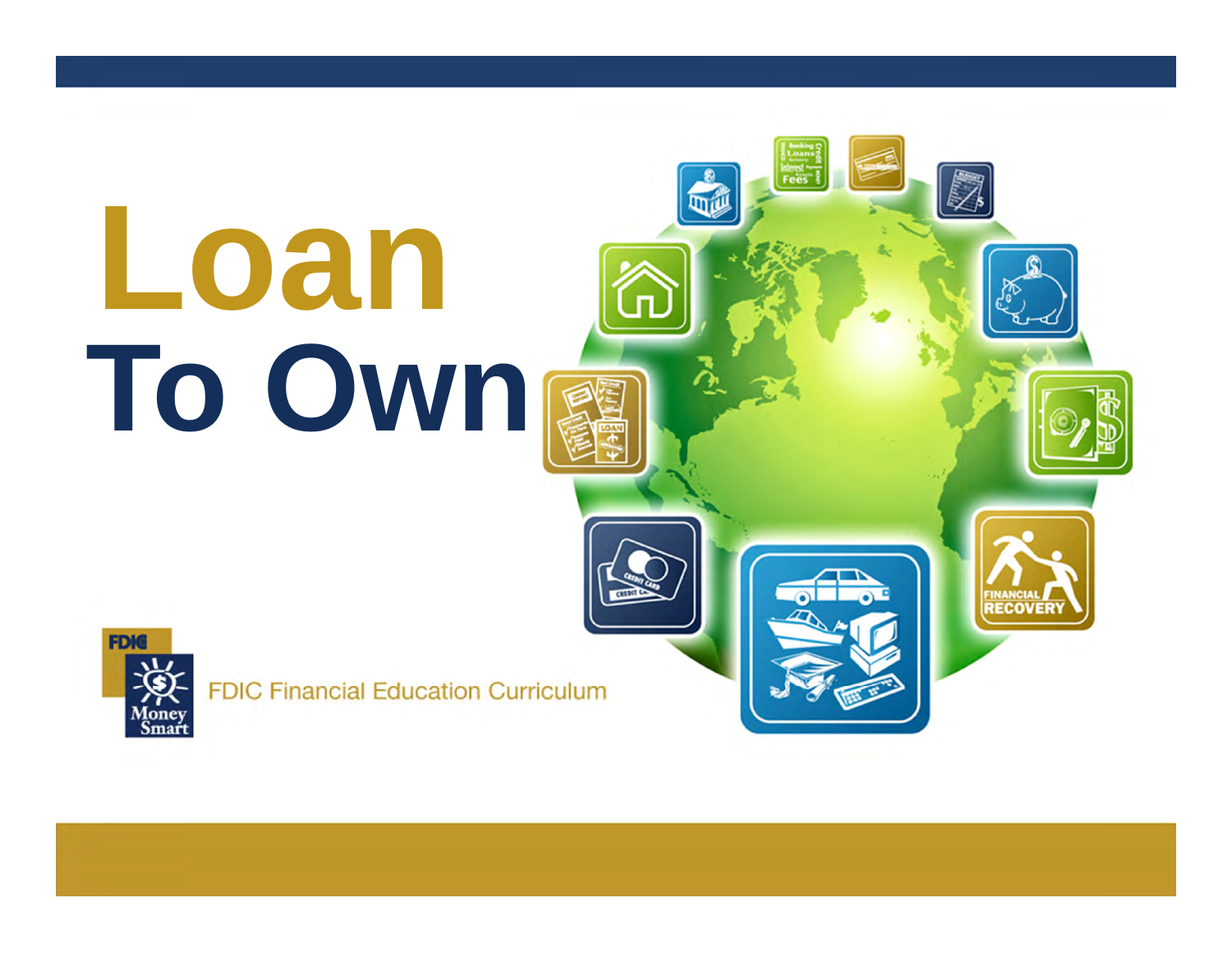#### **Welcome**



- **1. Agenda**
- **2. Ground Rules**
- **3. Introductions**

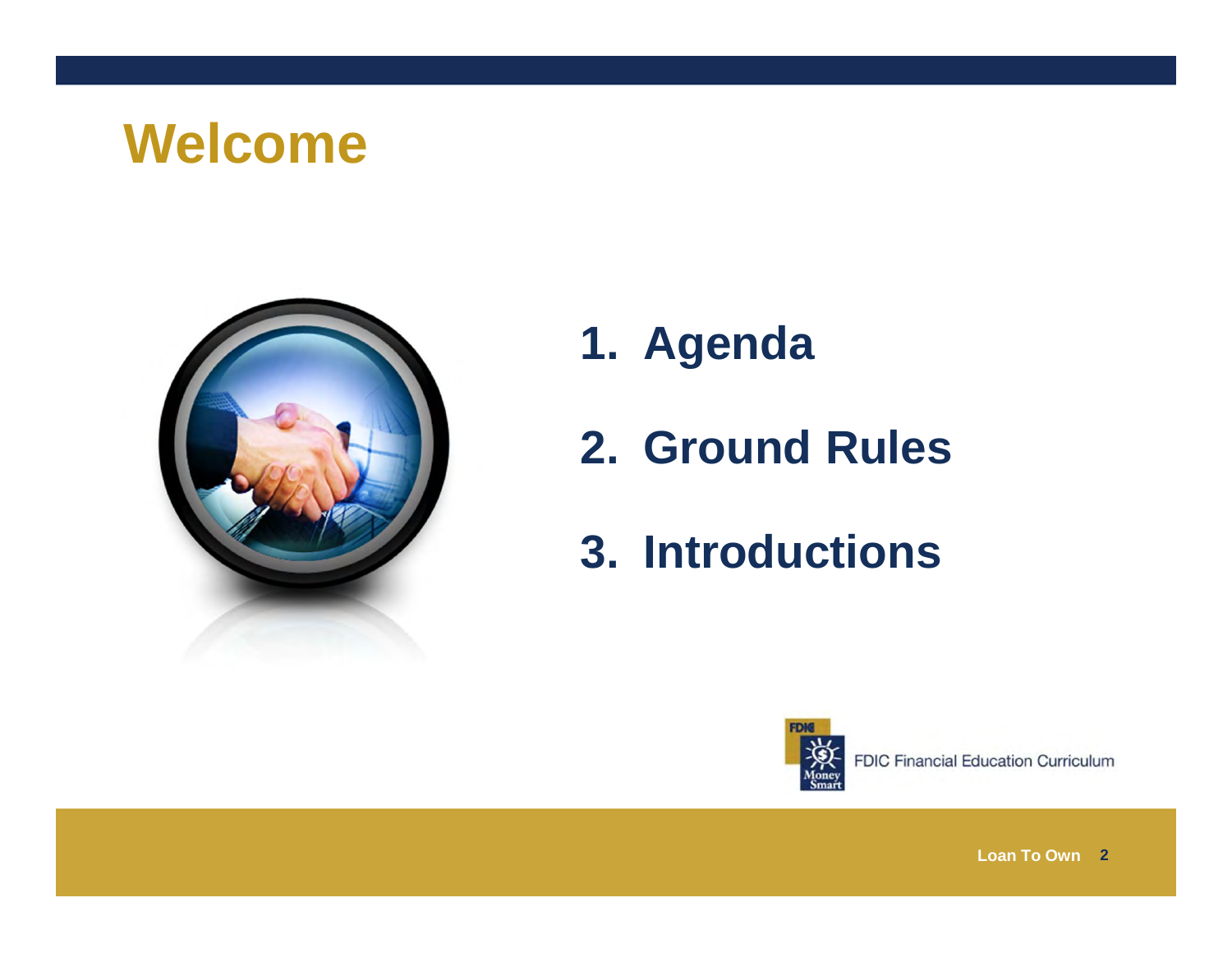#### **Objectives**



- **Identify various types of installment loans**
- **Identify the factors lenders use to make home loan decisions**
- **Identify how federal laws protect you when applying for a loan**
- **Identify the questions to ask when purchasing a car**

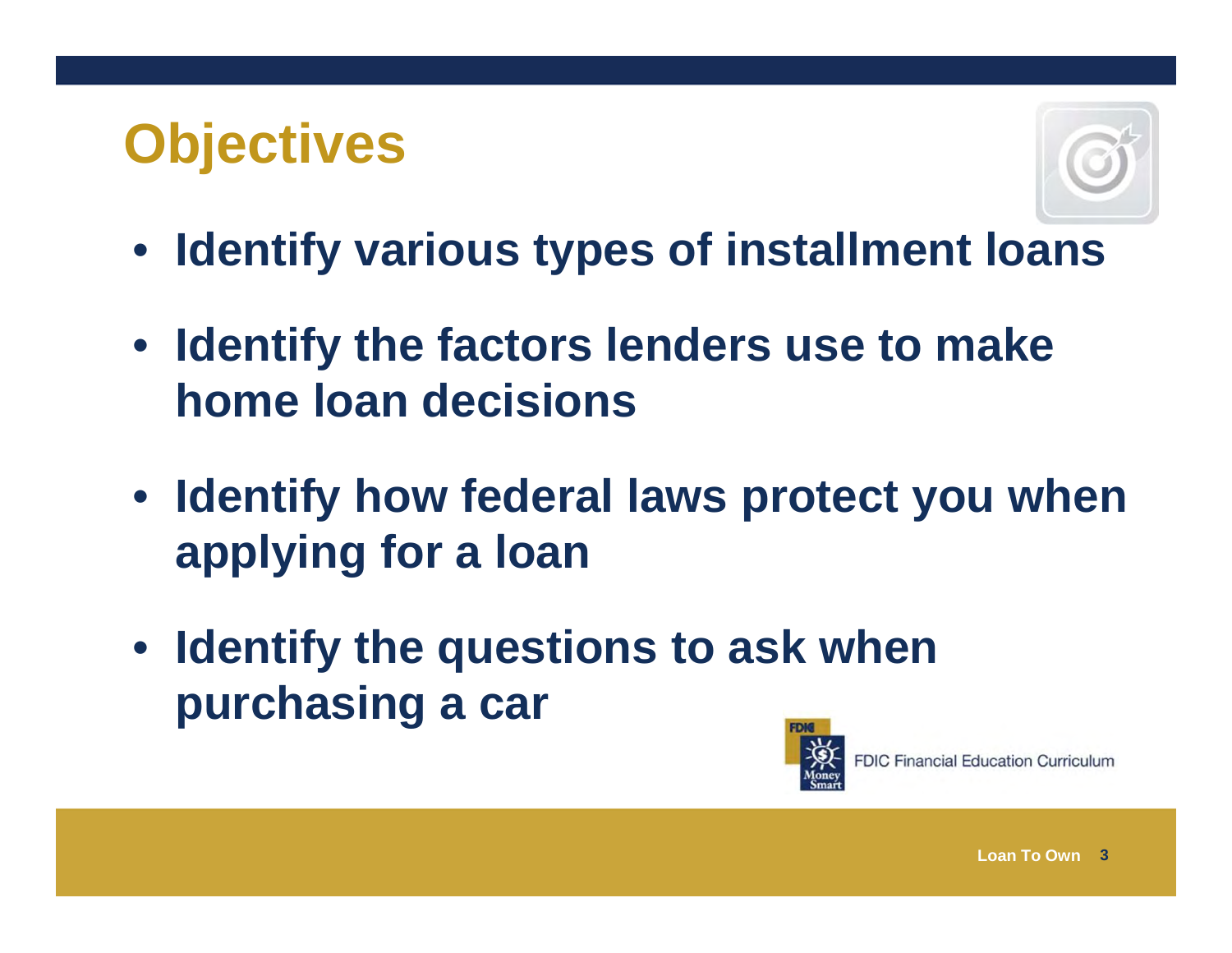#### **Objectives**



- **Explain why installment loans cost less than rent-to-own services**
- **Explain why it is important to be wary of rent-to-own, payday loans, and refund anticipation loan services**
- **Guard against predatory lending practices**

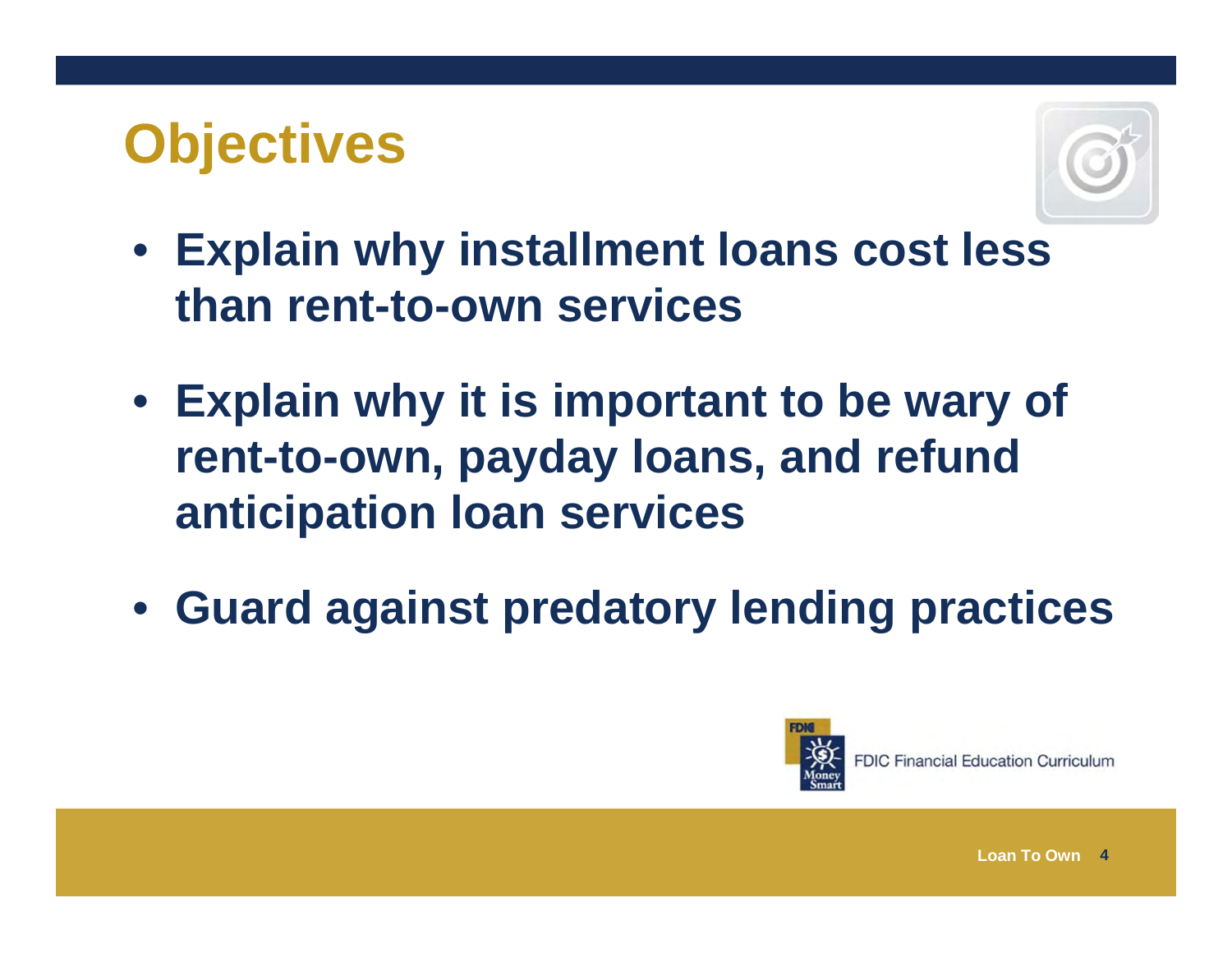#### **What Do You Know?**



#### **What do you know or want to learn about installment loans?**



**FDIC Financial Education Curriculum**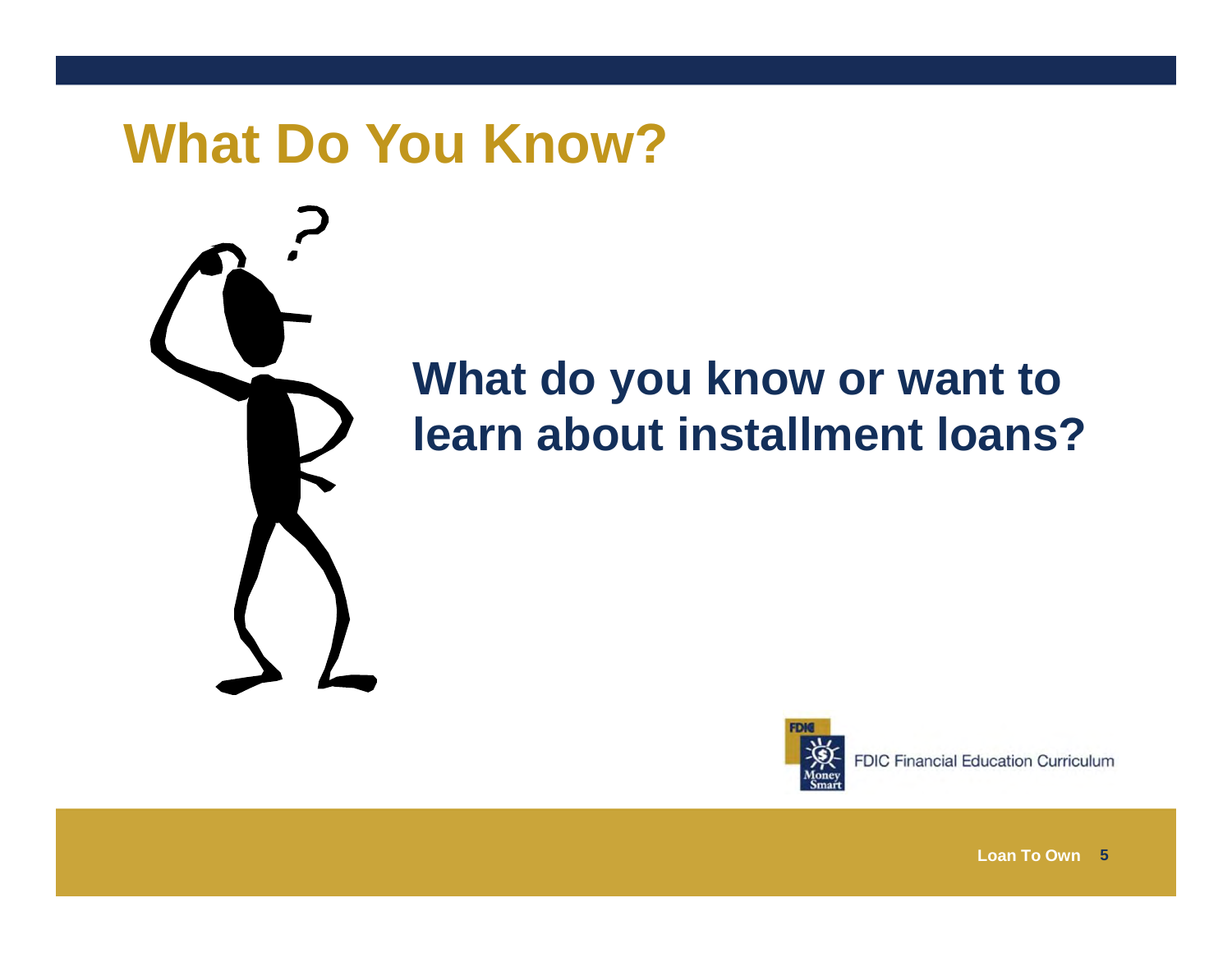# **What is an Installment Loan?**

- **A loan that is repaid in equal monthly payments/installments for a specific period of time**
- **What items can be purchased with an installment loan?**
	- Cars
	- Furniture
	- Computers
	- Household appliances

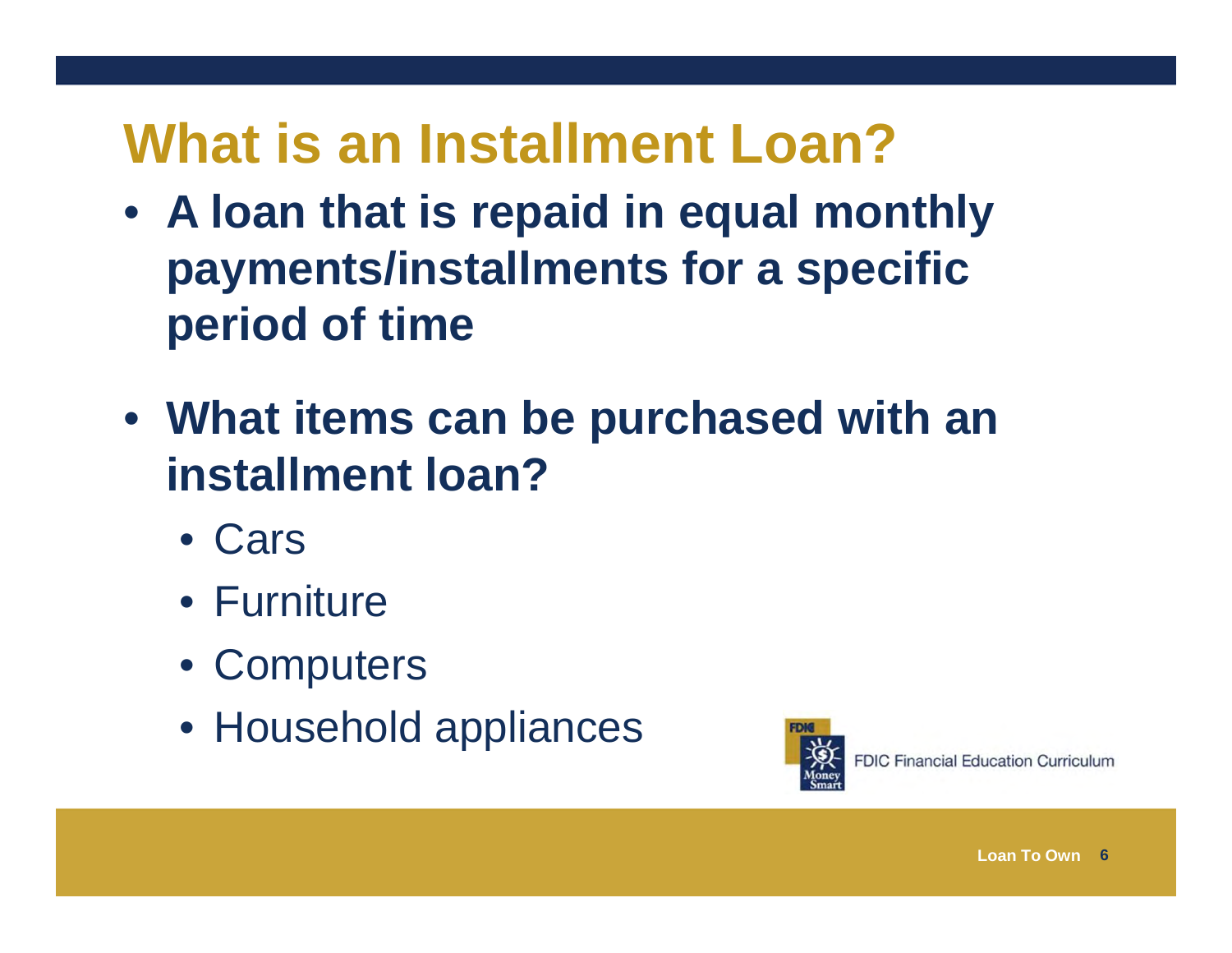# **Secured Installment Loans**

- **Have lower interest rates than unsecured loans**
- **Require collateral**
- **Examples: Mortgages and home equity loans**



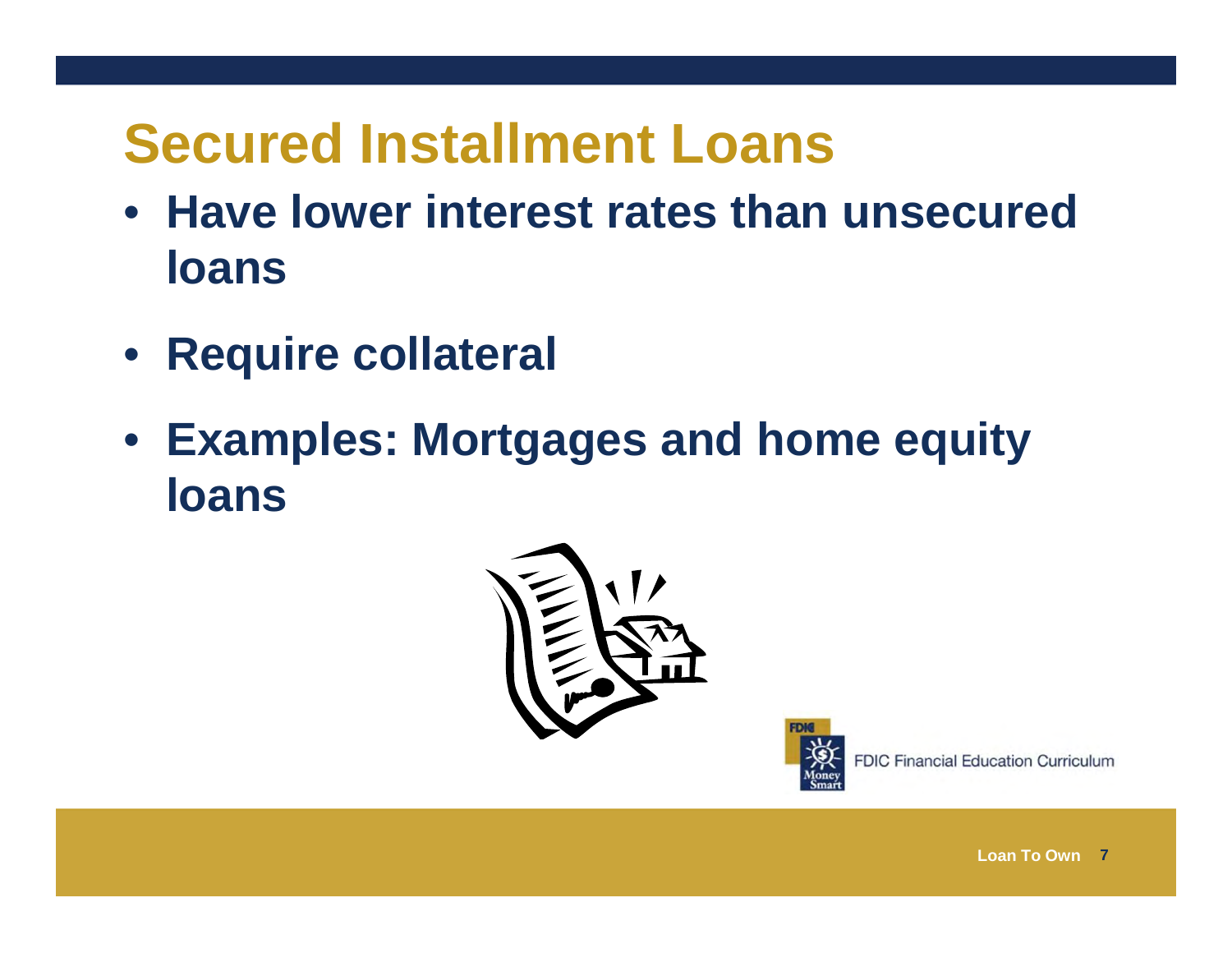#### **Collateral**

- **What does** *collateral* **mean?**
	- It is an asset you own and pledge to the lender if you cannot repay the loan
- **If you are unable to repay the loan and the collateral is insufficient to cover the balance, you are still responsible for:**
	- The remaining balance
	- Any fees and interest associated with the loan

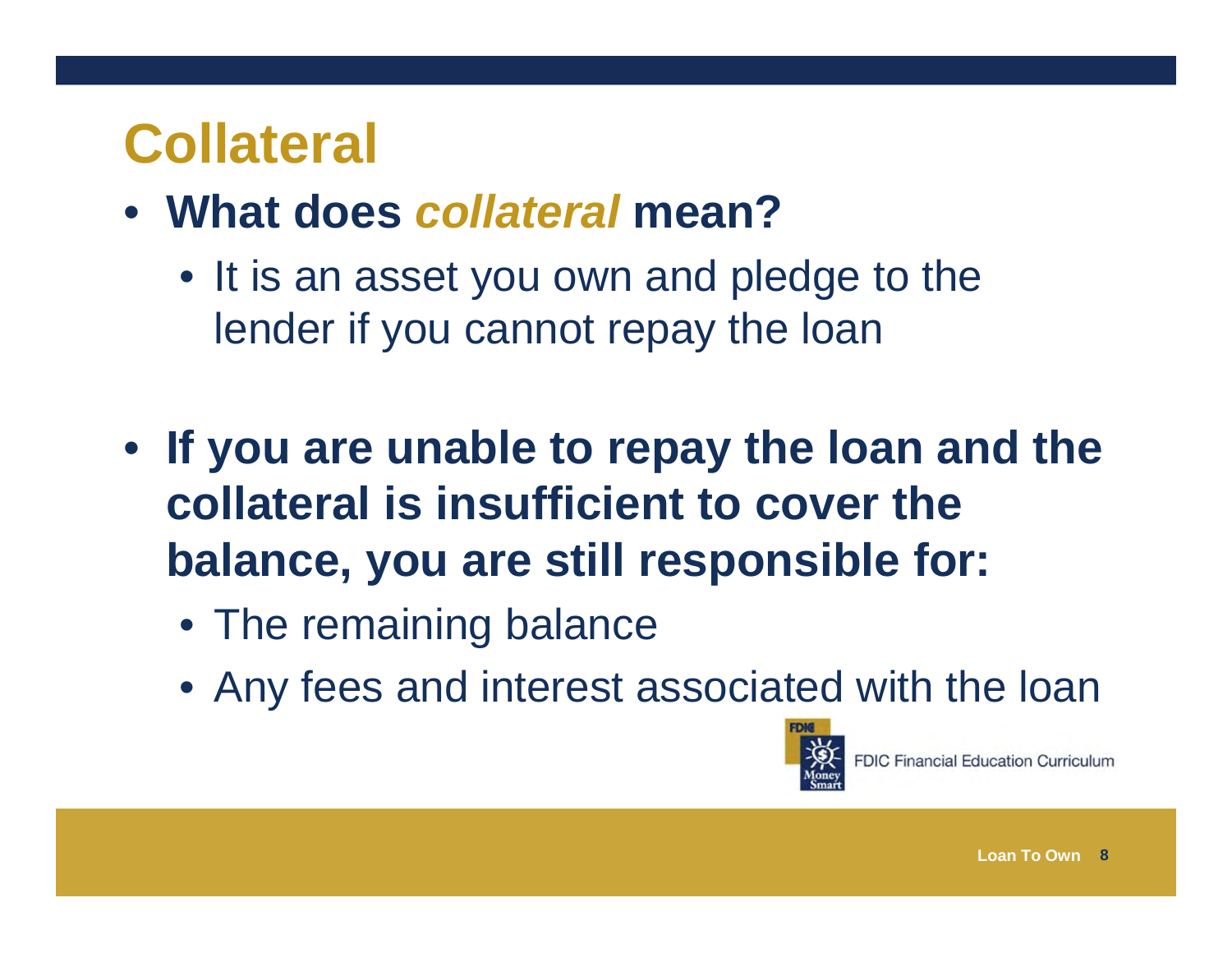#### **Unsecured Installment Loan**

- **Not secured by collateral**
- **Tougher underwriting standards than secured loans**
- **Examples: personal loans and private student loans**



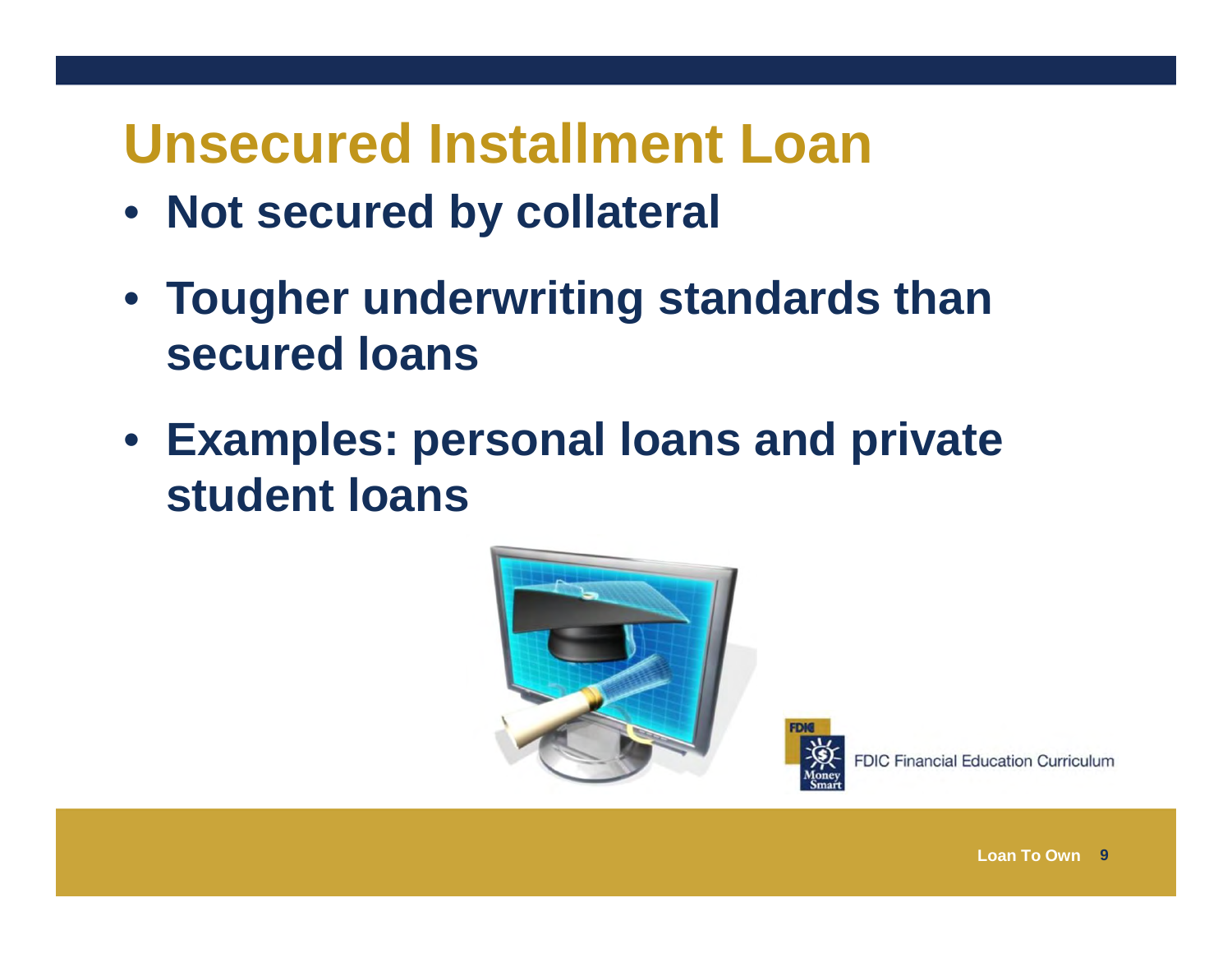#### **Cost of Installment Loans**

**APR Fixed-rate loan Finance Charges Variable-rate loan**

**1. Dollar amount the loan will cost, including: interest, service charges, and loan fees**

Answer: Finance charges

**2. Loan with interest rate that might change during any period of the loan**

Answer: Variable-rate loan



**FDIC Financial Education Curriculum**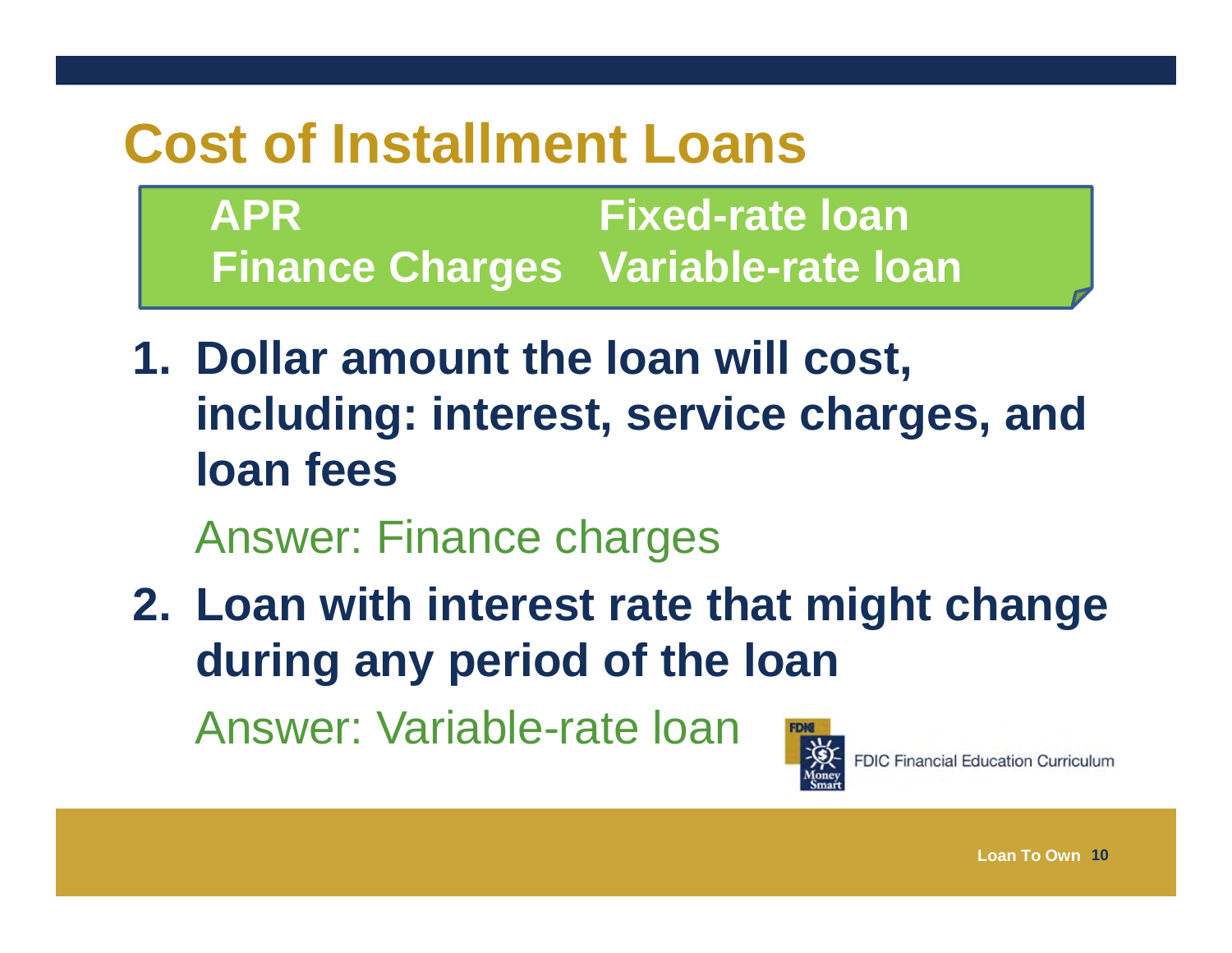#### **Cost of Installment Loans**

**APR Fixed-rate loan Finance Charges Variable-rate loan**

**3. Cost of borrowing money on a yearly basis** 

#### Answer: APR

**4. Loan with interest rate that stays the same throughout the term of the loan** Answer: Fixed-rate loan

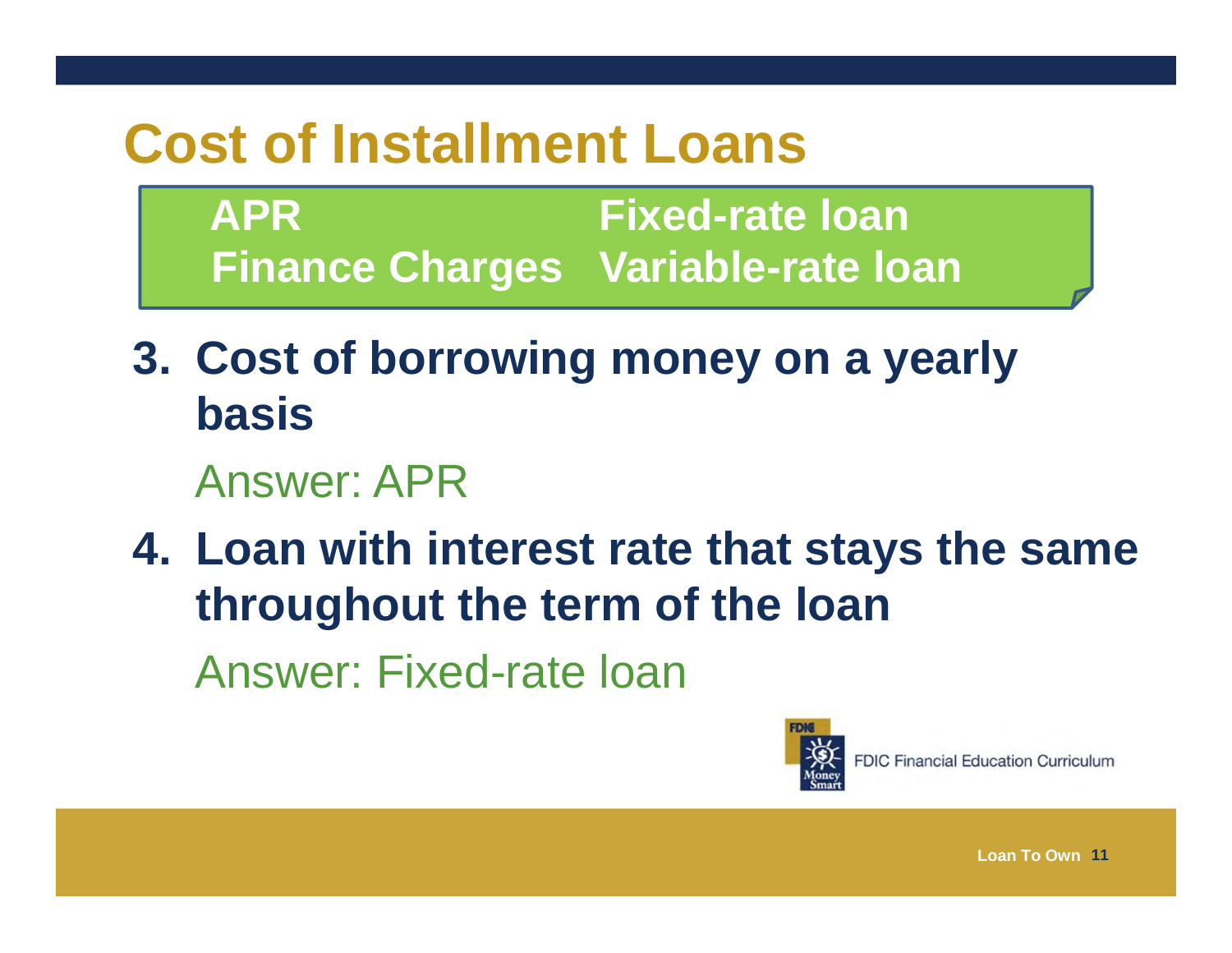#### **Identify the Term**

**APR Fixed-rate loan Finance Charges Variable-rate loan**

**1. Stephanie took out a car loan with a 10% interest rate and paid \$100 in loan application fees. What lending term reflects the interest plus the application fee?** Answer: APR



**FDIC Financial Education Curriculum**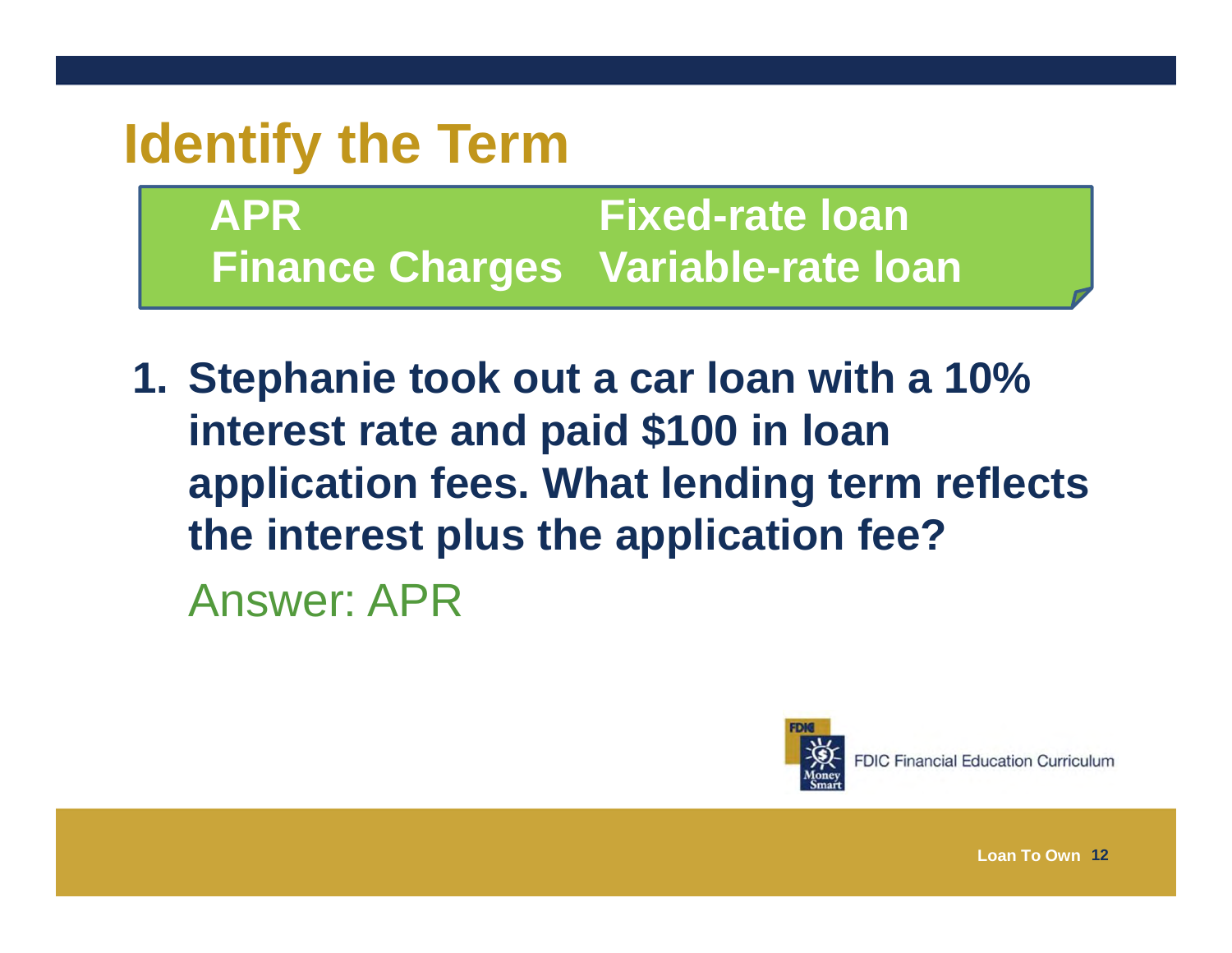#### **Identify the Term**

**APR Fixed-rate loan Finance Charges Variable-rate loan**

**2. Michael took out a loan to buy a computer. He must make 24 equal payments over 2 years at 10% interest. Which lending term best describes this type of loan?** Answer: Fixed-rate loan



**FDIC Financial Education Curriculum**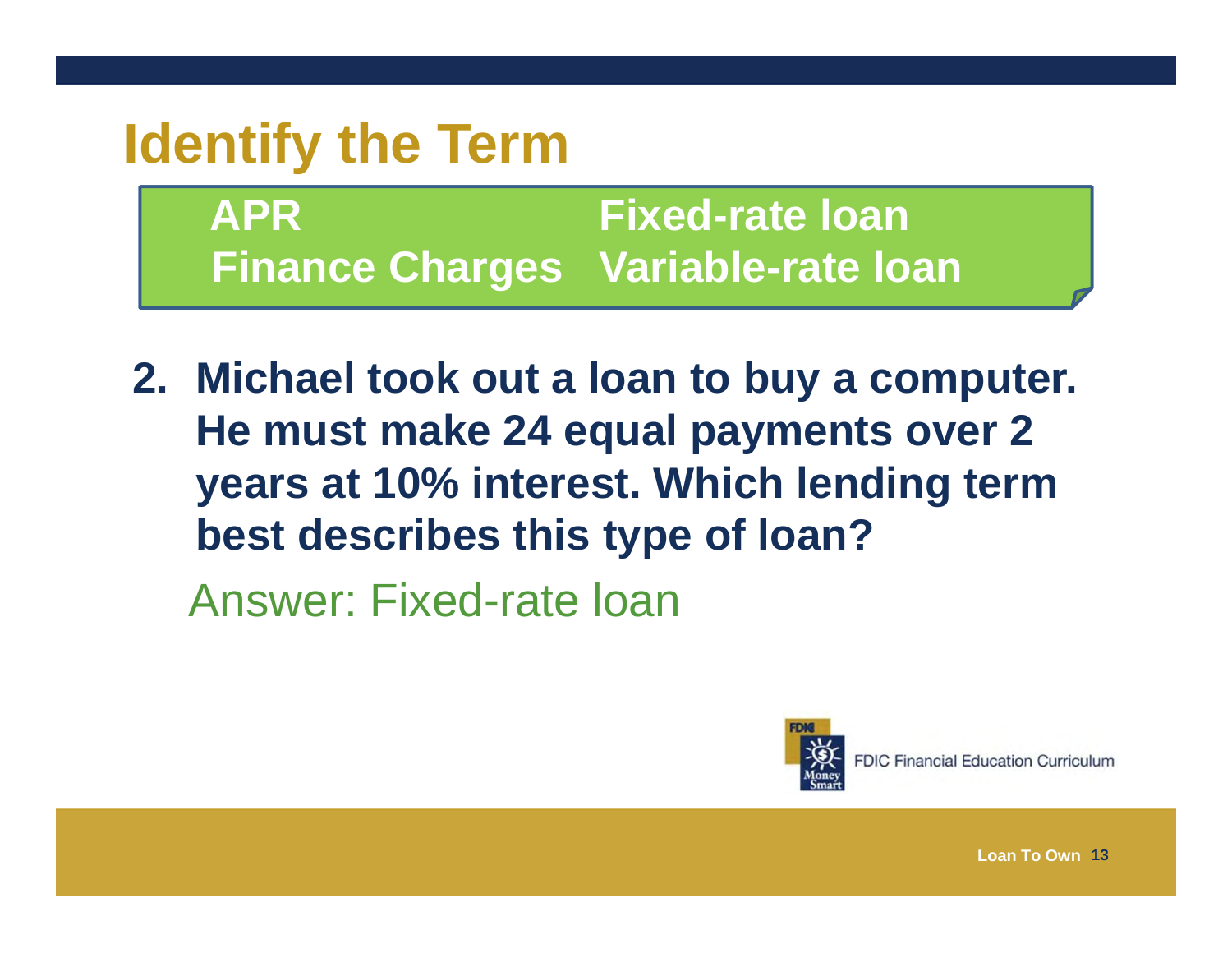#### **Identify the Term**

**APR Fixed-rate loan Finance Charges Variable-rate loan**

**3. Kevin took out a loan for a car. He must pay \$3,000 in interest, service charges, and loan fees. What lending term(s) best describe(s) these costs?**

Answer: Variable rate loan, Finance charges



**FDIC Financial Education Curriculum**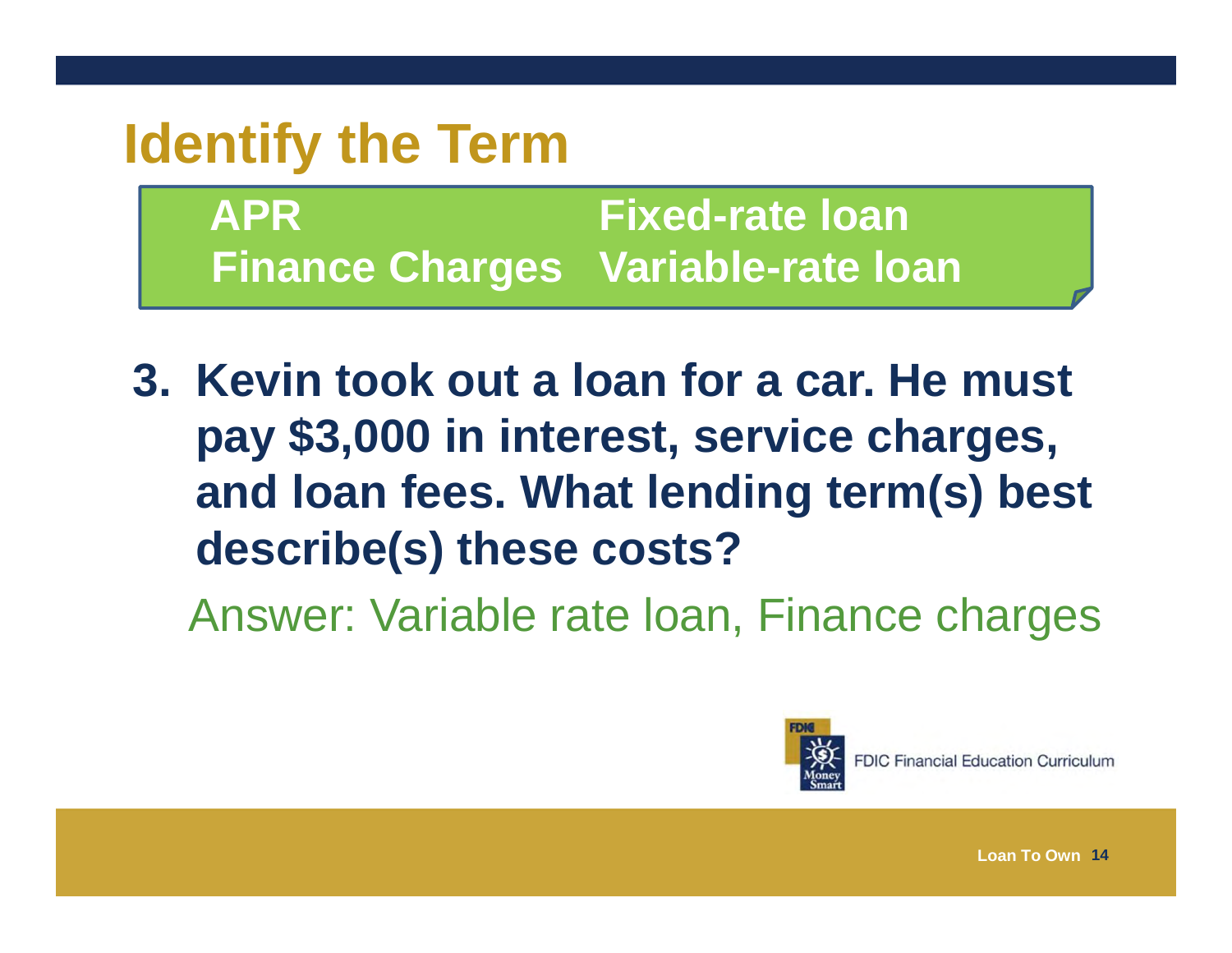# **Why Do Borrowers Prefer Installment Loans?**

- **Clear monthly payment amount and repayment period**
- **Lower rates than credit cards**
- **Lower loan balances during loan term because payment includes principal**



**FDIC Financial Education Curriculum**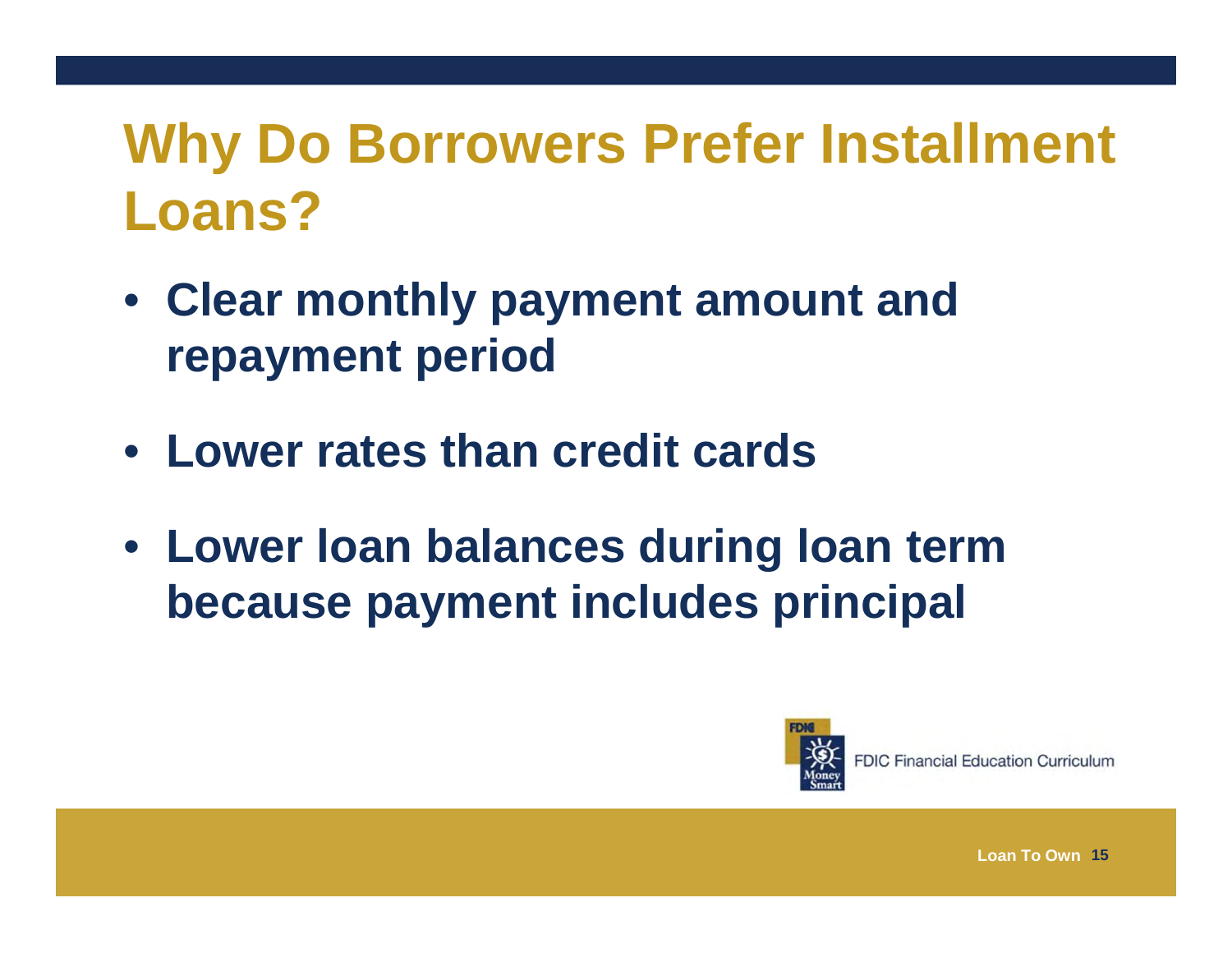# **Purchasing or Leasing a Car**

- **What are some questions to ask yourself when looking for a car?**
	- Should I get a new or used car?
	- Should I lease or buy?
	- How much can I afford?
	- Should I trade in my old car?



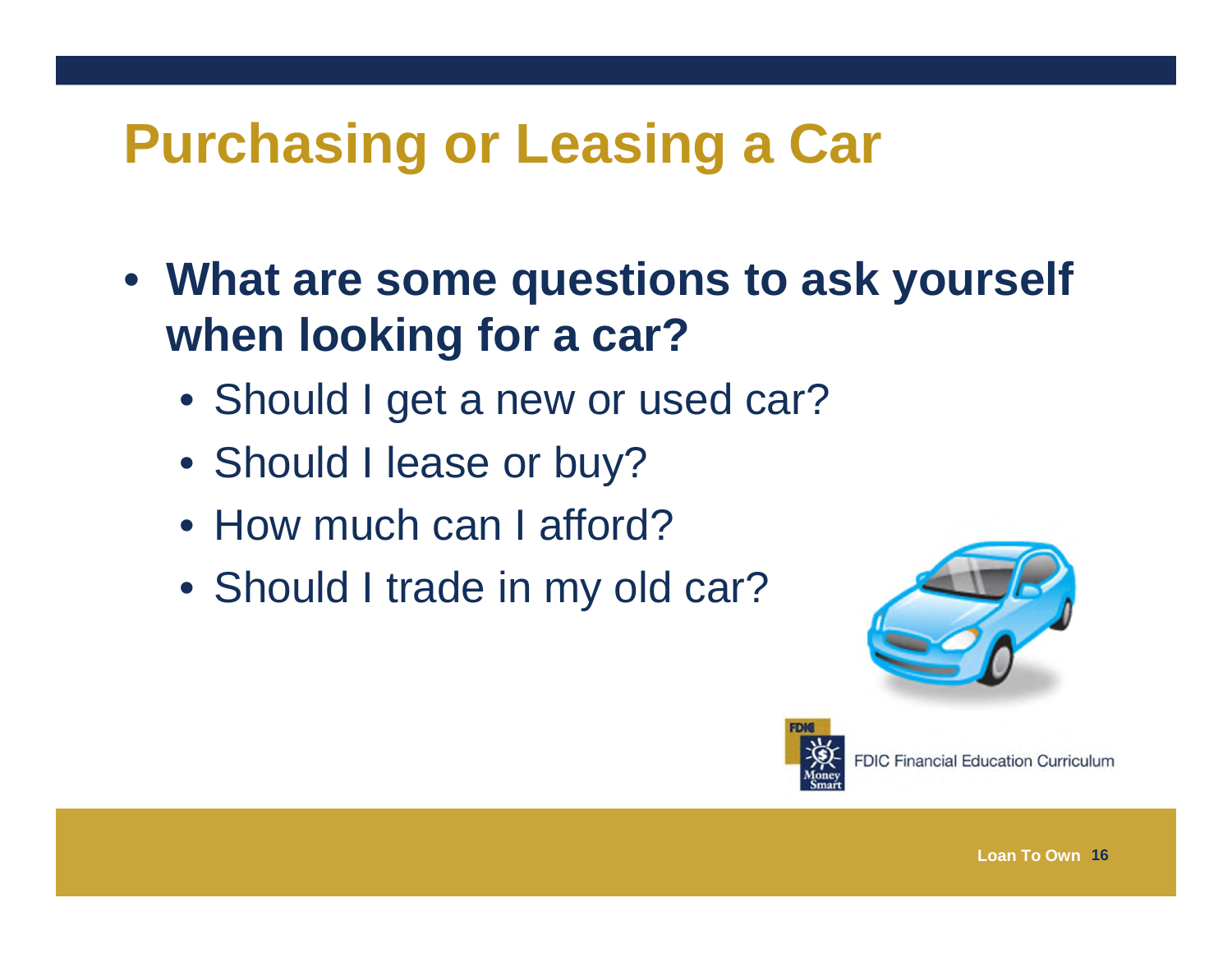#### **Car Loans Versus Car Leases**

#### • **Consider:**

- Ownership potential
- Wear and tear
- Monthly payments
- Mileage limitations
- Auto insurance
- Cost



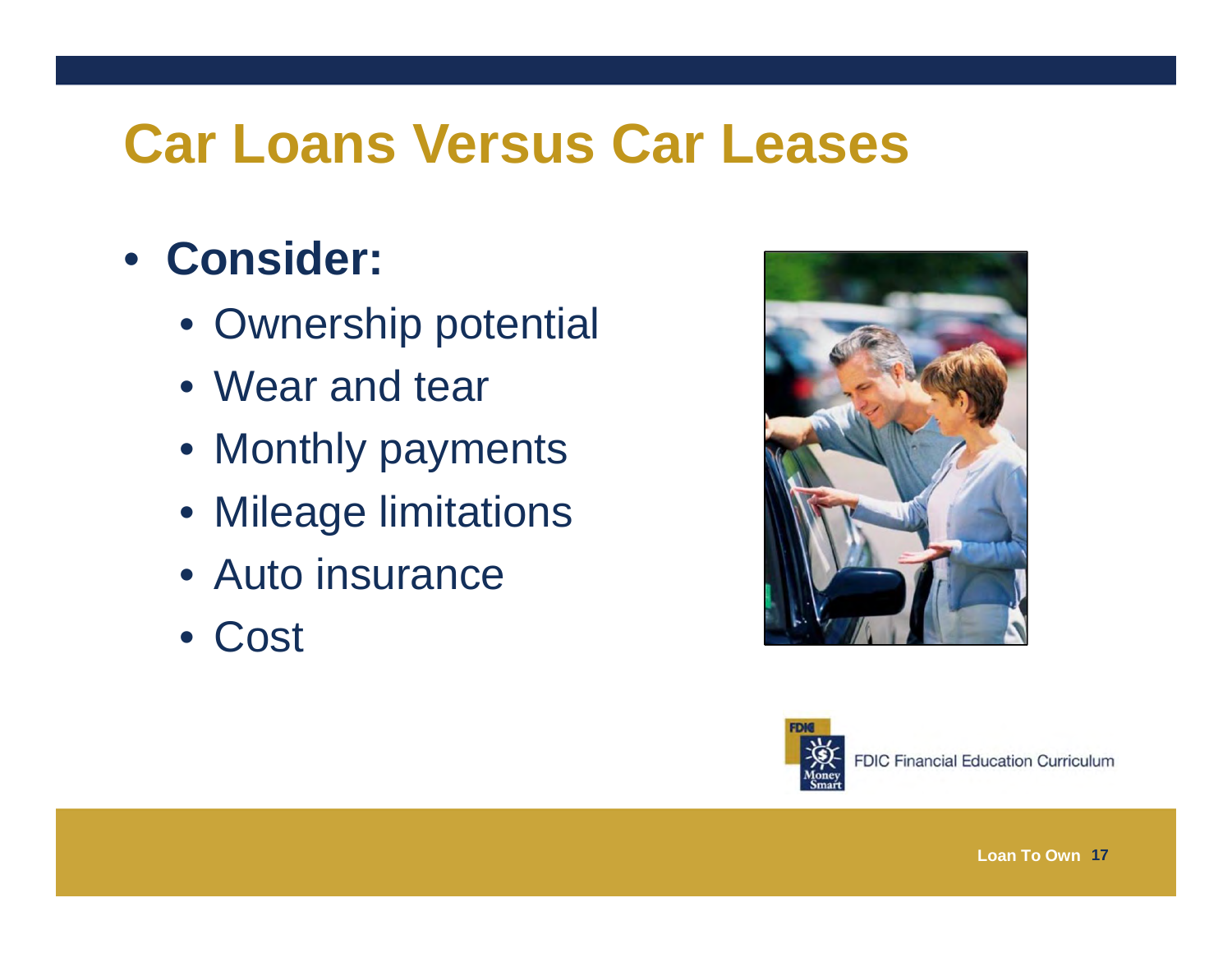# **Financing a Car**



- **The car is the collateral for the loan.**
- **The title indicates who owns the car.**
- **When considering a car loan:**
	- Know the costs and how much you need to borrow
	- Shop for the best deal



**FDIC Financial Education Curriculum**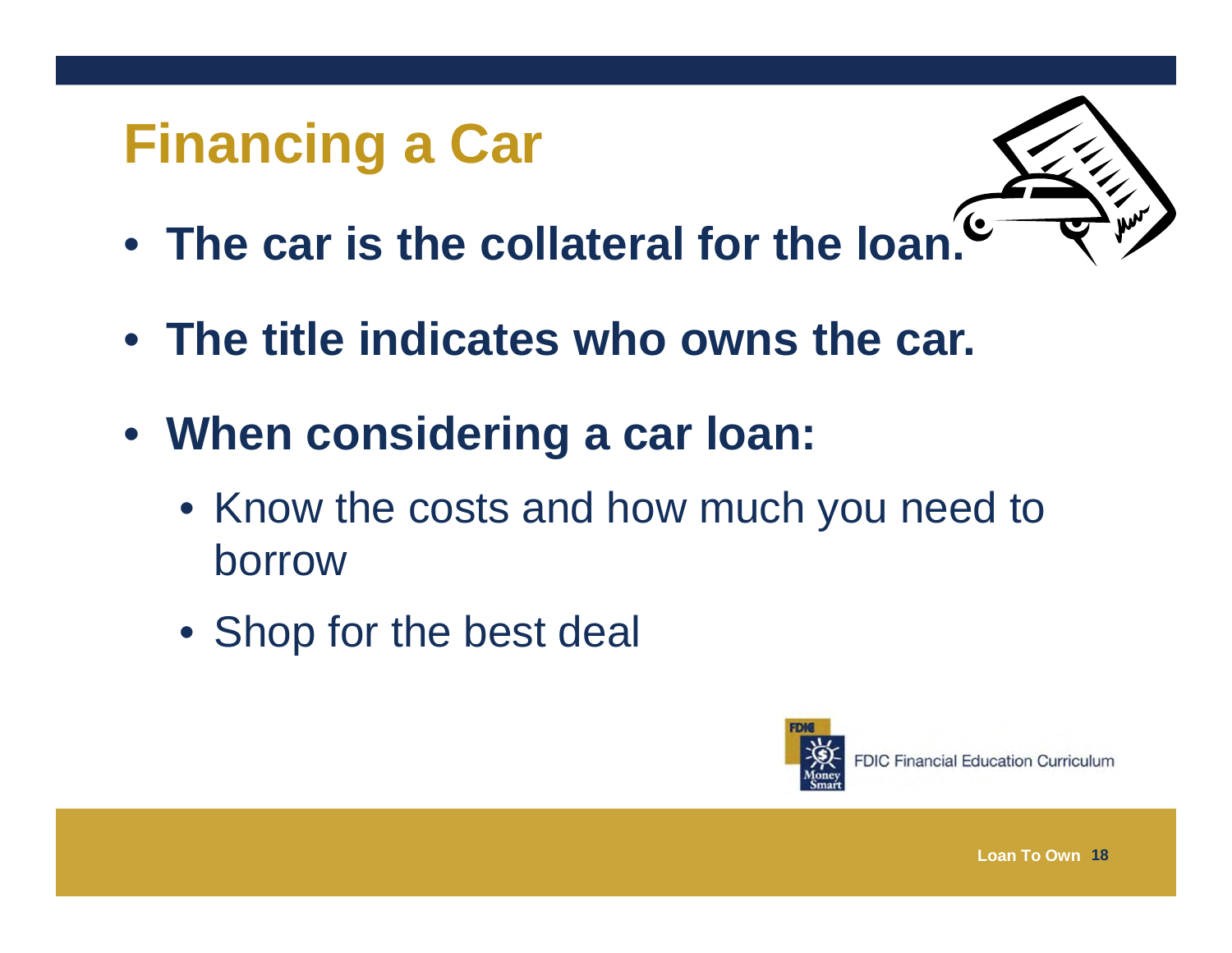#### **Where to Obtain Car Loans**

- **Banks/thrifts**
- **Credit unions**
- **Finance companies**
- **Car dealerships**





**FDIC Financial Education Curriculum**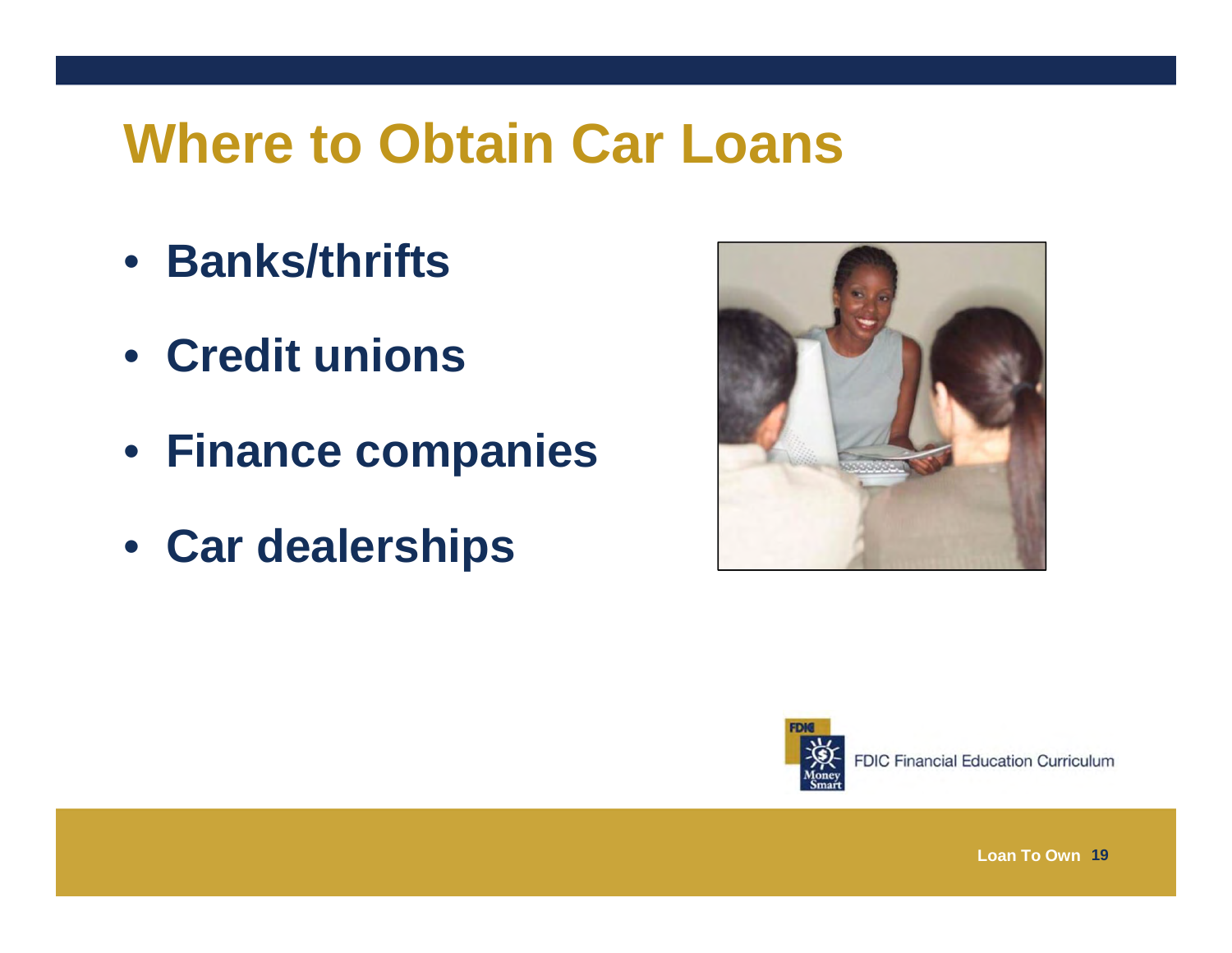#### **When Dealers Offer Low Interest Rates**

- **The best deal may require:**
	- Large down payment
	- Short loan term (3 years or less)
	- Excellent credit history
	- Participation fee





**FDIC Financial Education Curriculum**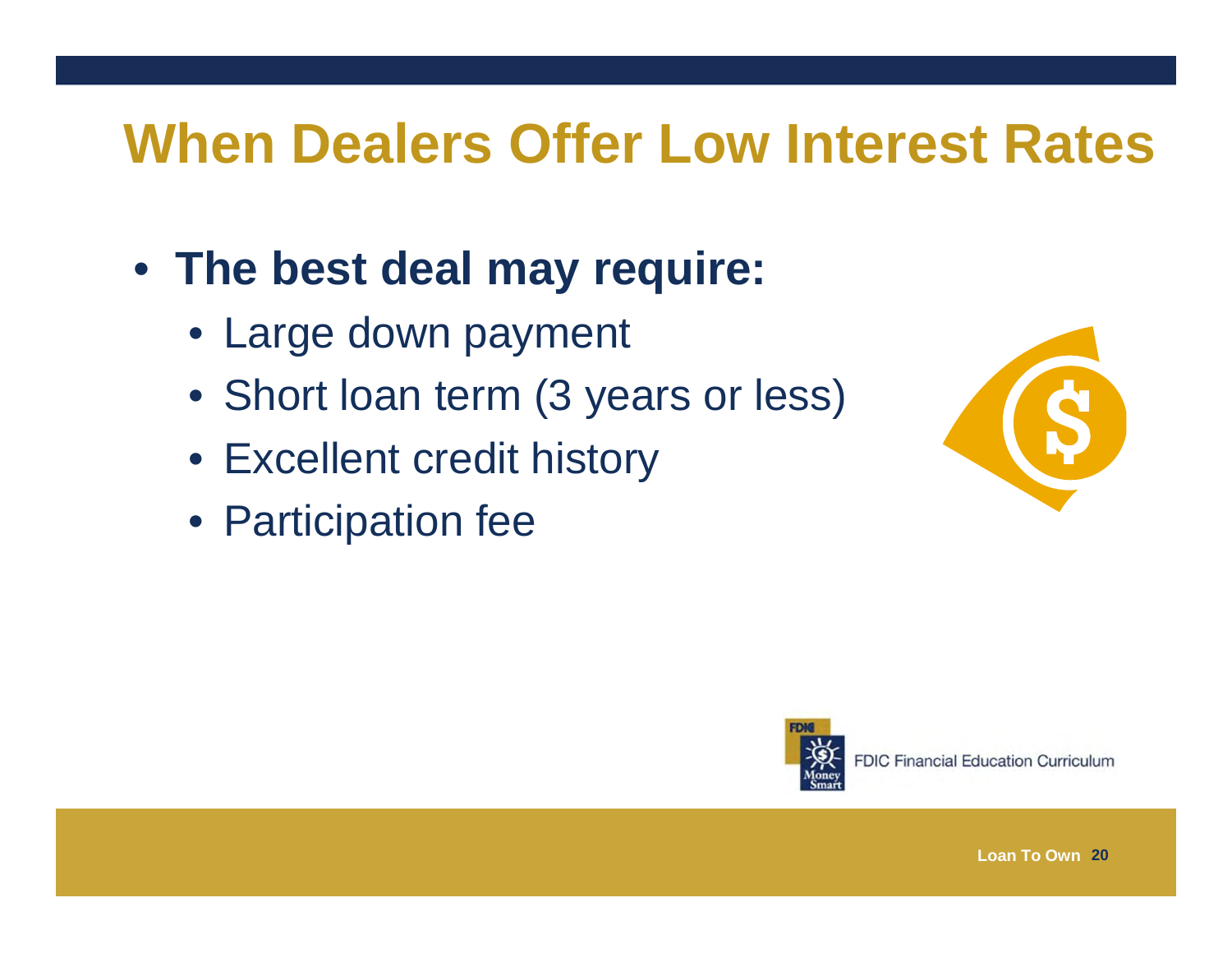#### **Low Interest Rates**

#### • **Ask about:**



- Price of low-rate financing
- Advantages of paying with cash/using your own financing
- Down payment required
- Limits on the length of the loan
- Balloon payments, if due at the end of the loan

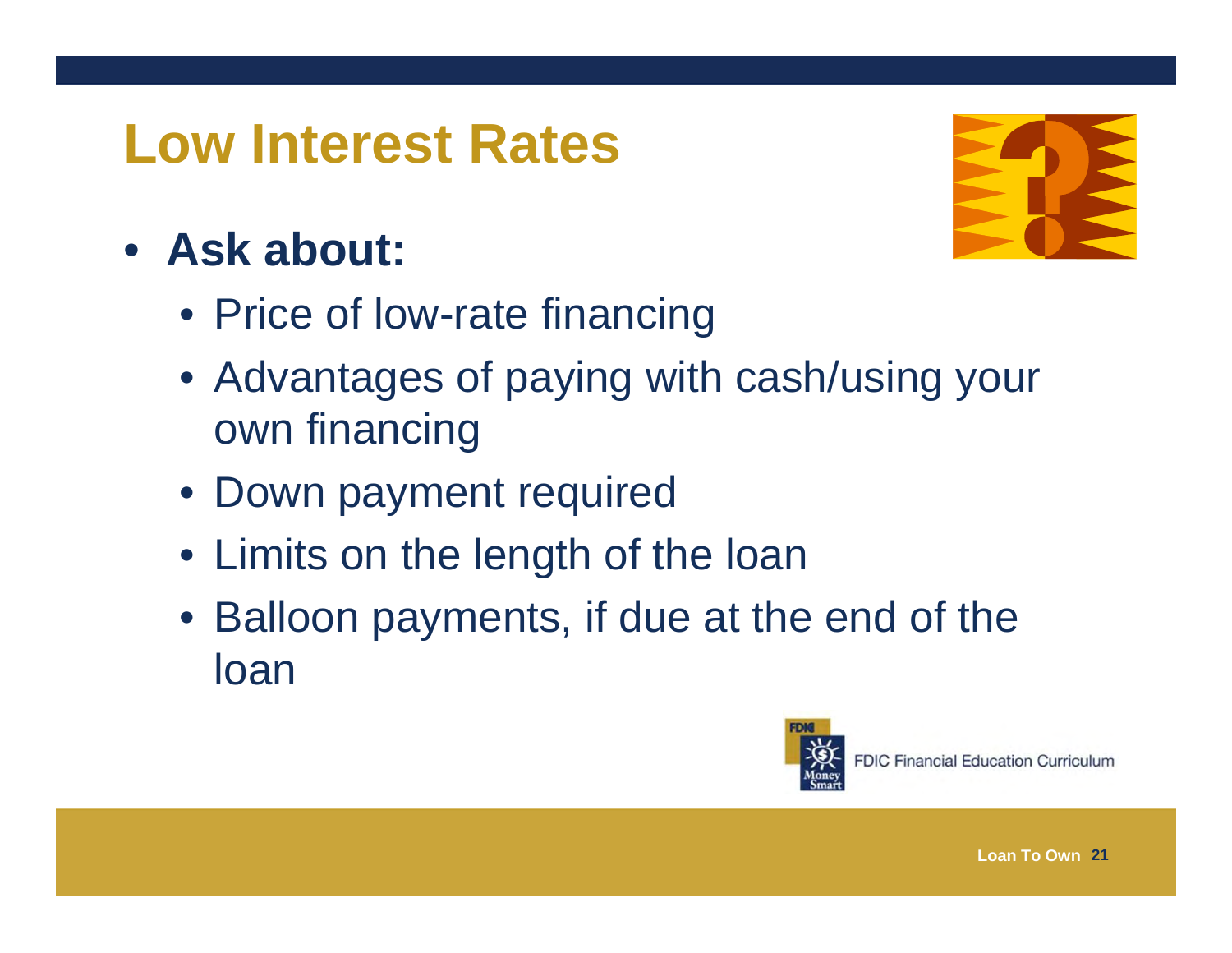# **Special Promotions**

#### • **Ask about:**

- Trade-in allowance
- Limits on special offers
- Meaning of dealer's invoice



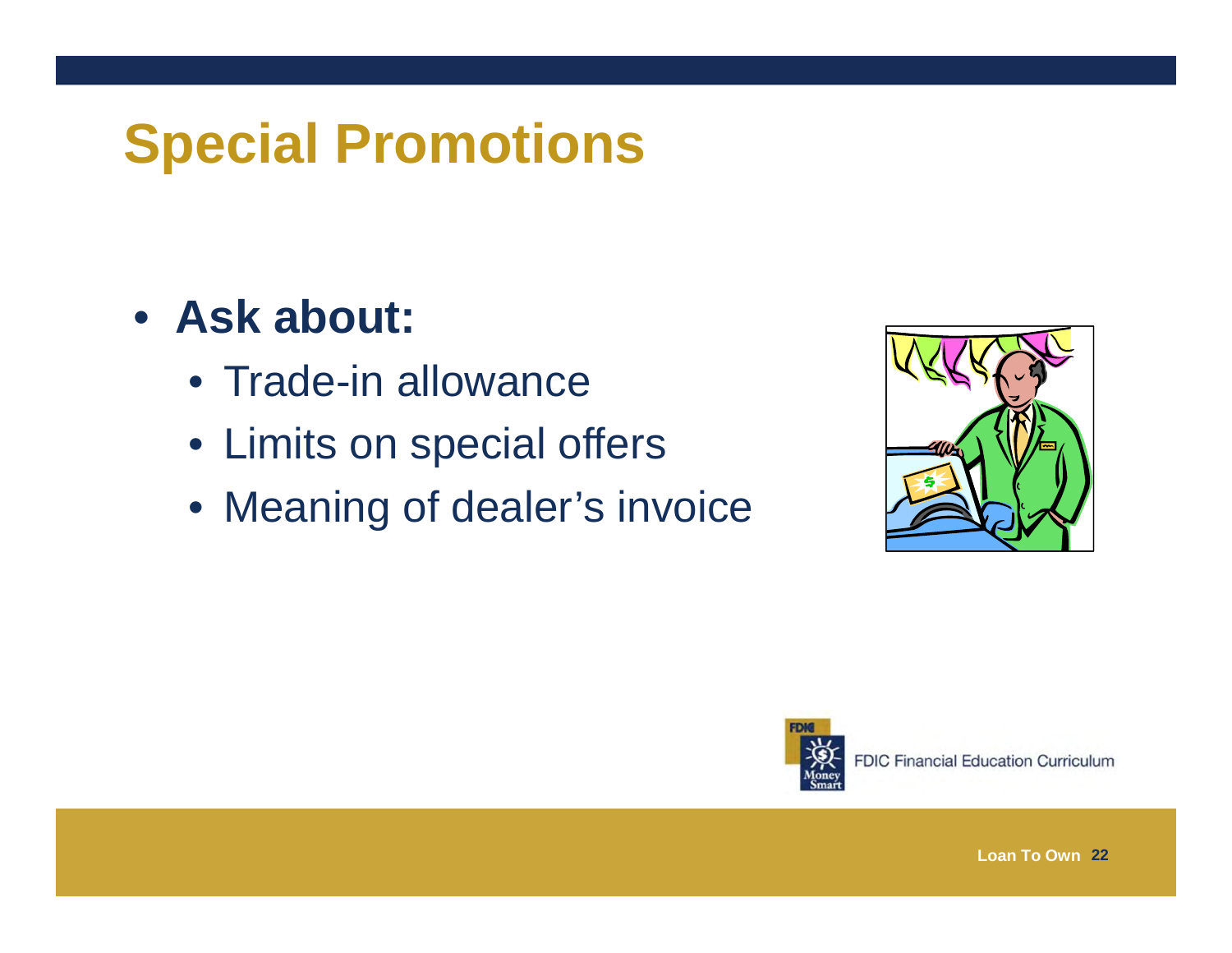#### **Auto Service Contracts**

- **A promise to perform (or pay for) certain repairs or services**
- **Ask questions before buying auto service contracts.**





**FDIC Financial Education Curriculum**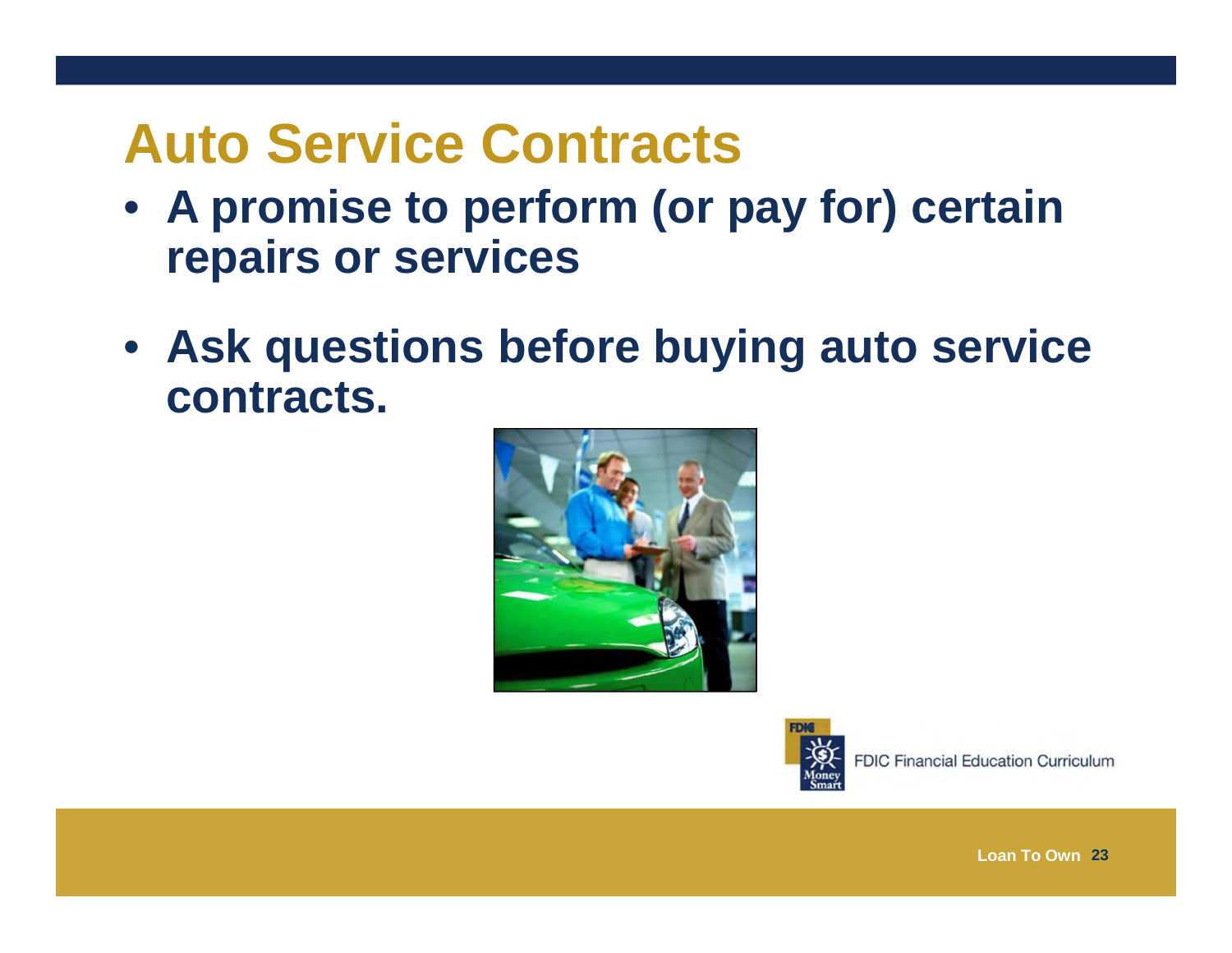#### **Used Car: Warranty Protection**

- **Look for the Buyer's Guide sticker to indicate whether the vehicle is being sold:**
	- With a warranty
	- With implied warranties
	- "As is"

|                                                                                                                     | <b>BUYERS GUIDE</b>                                                                                                                                                                                                                                                                                           |  |  |
|---------------------------------------------------------------------------------------------------------------------|---------------------------------------------------------------------------------------------------------------------------------------------------------------------------------------------------------------------------------------------------------------------------------------------------------------|--|--|
| IMPORTANT: Spoken promises are difficult to enforce. Ask the dealer to put all promises in writing. Keep this form. |                                                                                                                                                                                                                                                                                                               |  |  |
| <b>MODEL</b><br><b>YEAR</b>                                                                                         | <b><i>VIN NUMBER</i></b>                                                                                                                                                                                                                                                                                      |  |  |
|                                                                                                                     |                                                                                                                                                                                                                                                                                                               |  |  |
|                                                                                                                     |                                                                                                                                                                                                                                                                                                               |  |  |
| DEALER STOCK NUMBER (Octobal)                                                                                       |                                                                                                                                                                                                                                                                                                               |  |  |
| <b>WARRANTIES FOR THIS VEHICLE:</b>                                                                                 |                                                                                                                                                                                                                                                                                                               |  |  |
|                                                                                                                     |                                                                                                                                                                                                                                                                                                               |  |  |
|                                                                                                                     |                                                                                                                                                                                                                                                                                                               |  |  |
|                                                                                                                     | <b>AS IS - NO WARRANTY</b>                                                                                                                                                                                                                                                                                    |  |  |
|                                                                                                                     | YOU WILL PAY ALL COSTS FOR ANY REPAIRS. The dealer assumes no responsibility for any repairs regardless                                                                                                                                                                                                       |  |  |
| of any oral statements about the vehicle.                                                                           |                                                                                                                                                                                                                                                                                                               |  |  |
|                                                                                                                     |                                                                                                                                                                                                                                                                                                               |  |  |
|                                                                                                                     |                                                                                                                                                                                                                                                                                                               |  |  |
| <b>WARRANTY</b>                                                                                                     |                                                                                                                                                                                                                                                                                                               |  |  |
|                                                                                                                     |                                                                                                                                                                                                                                                                                                               |  |  |
|                                                                                                                     | LIMITED WARANTY. The dealer will pay ___% of the labor and ___% of the parts for the covered<br>systems that fail during the warranty period. Ask the dealer for a copy of the warranty document for<br>a full explanation of warranty coverage, exclusions, and the dealer's repair obligations. Under state |  |  |

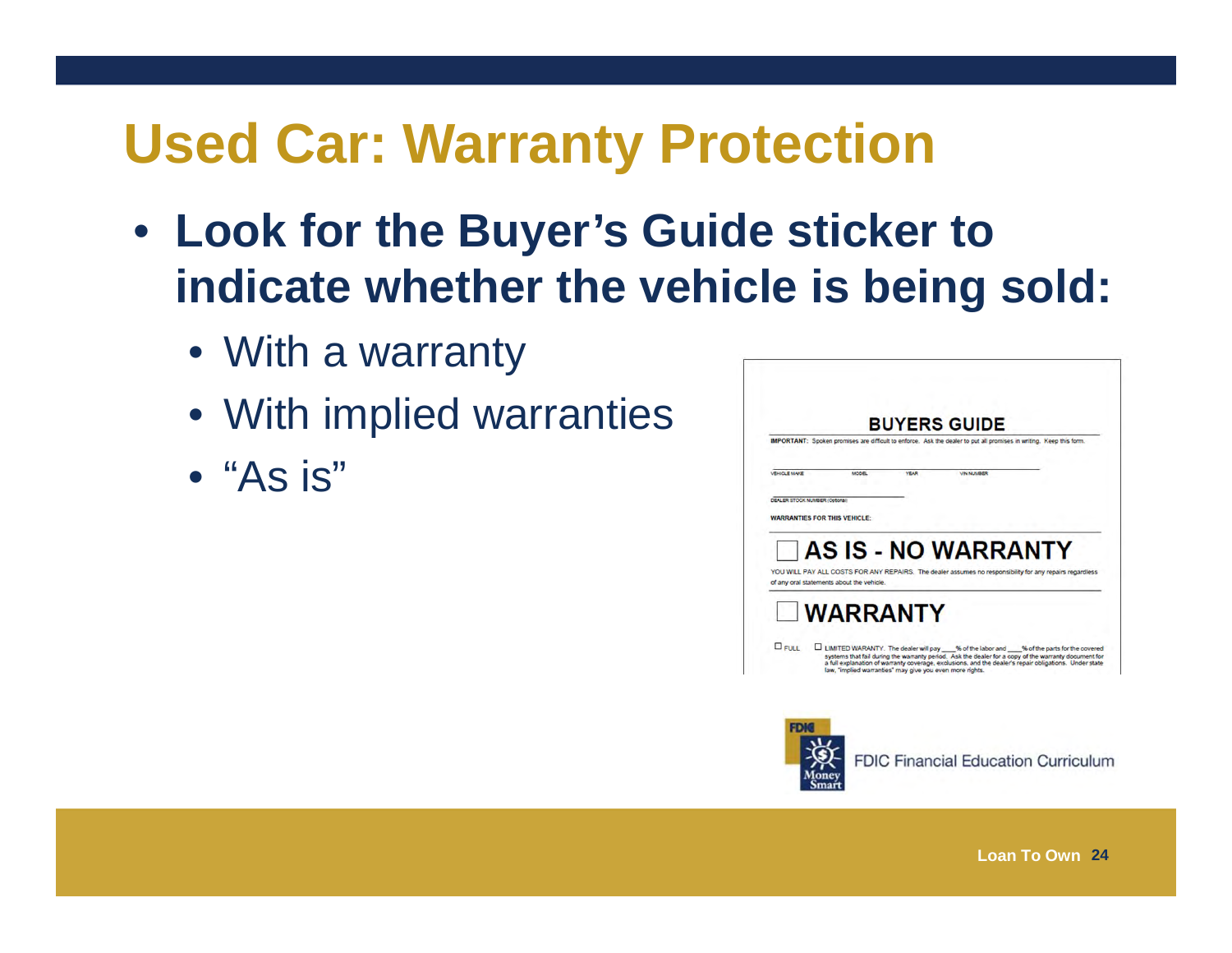#### **Alternative Fueled Vehicles**

#### $\bullet$ **Before buying or leasing, consider:**

- Fuel type and availability
- Operating costs
- Performance/convenience
- Energy security/renewability
- Emissions





**FDIC Financial Education Curriculum**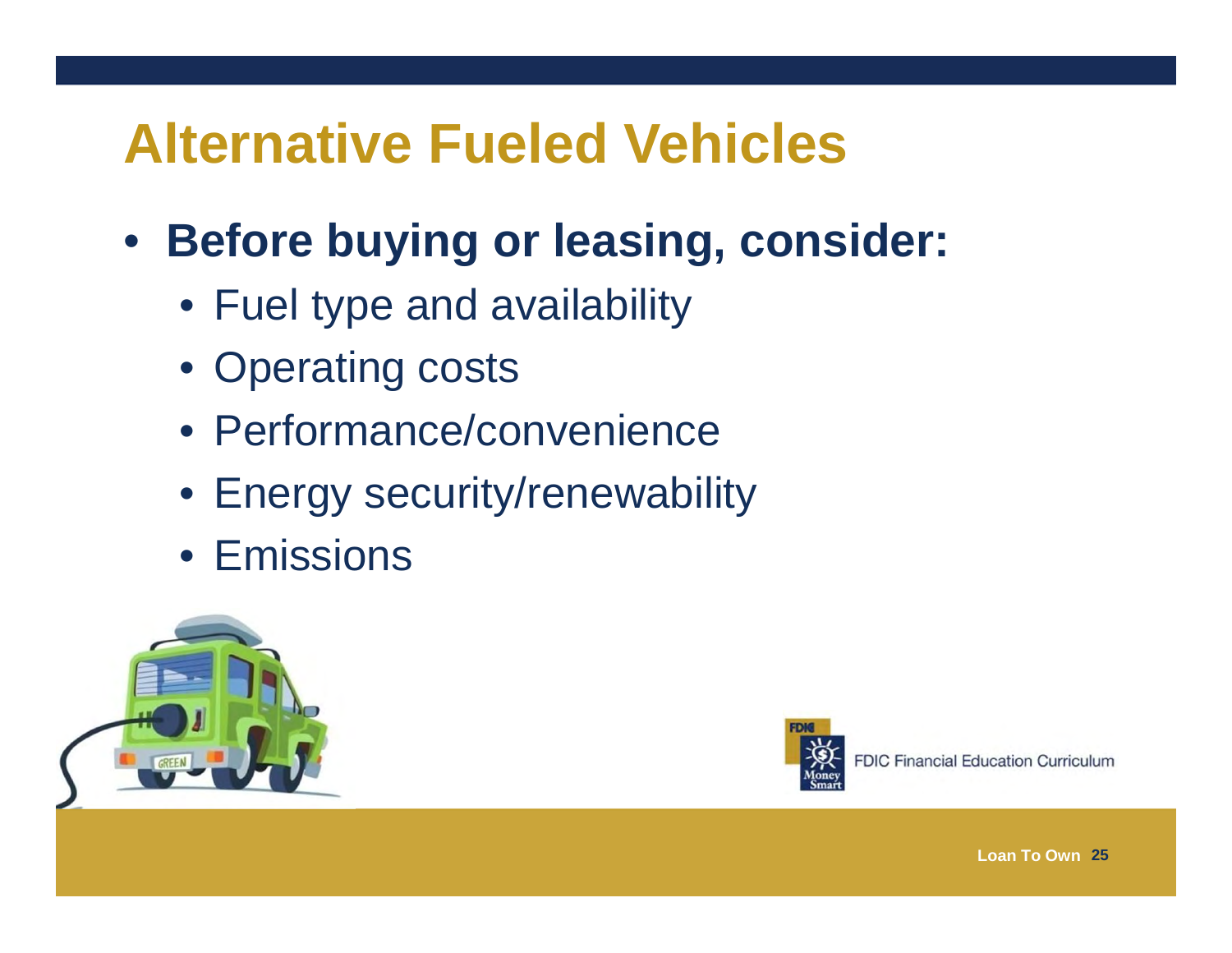# **Activity 1: Beware of Dealer-Lender Relationships**

**Complete Activity 1 in the Participant Guide.** 

- 1. Read the scenario carefully.
- 2. Write down some things that Sam could have done differently.
- 3. Be prepared to explain your answers.

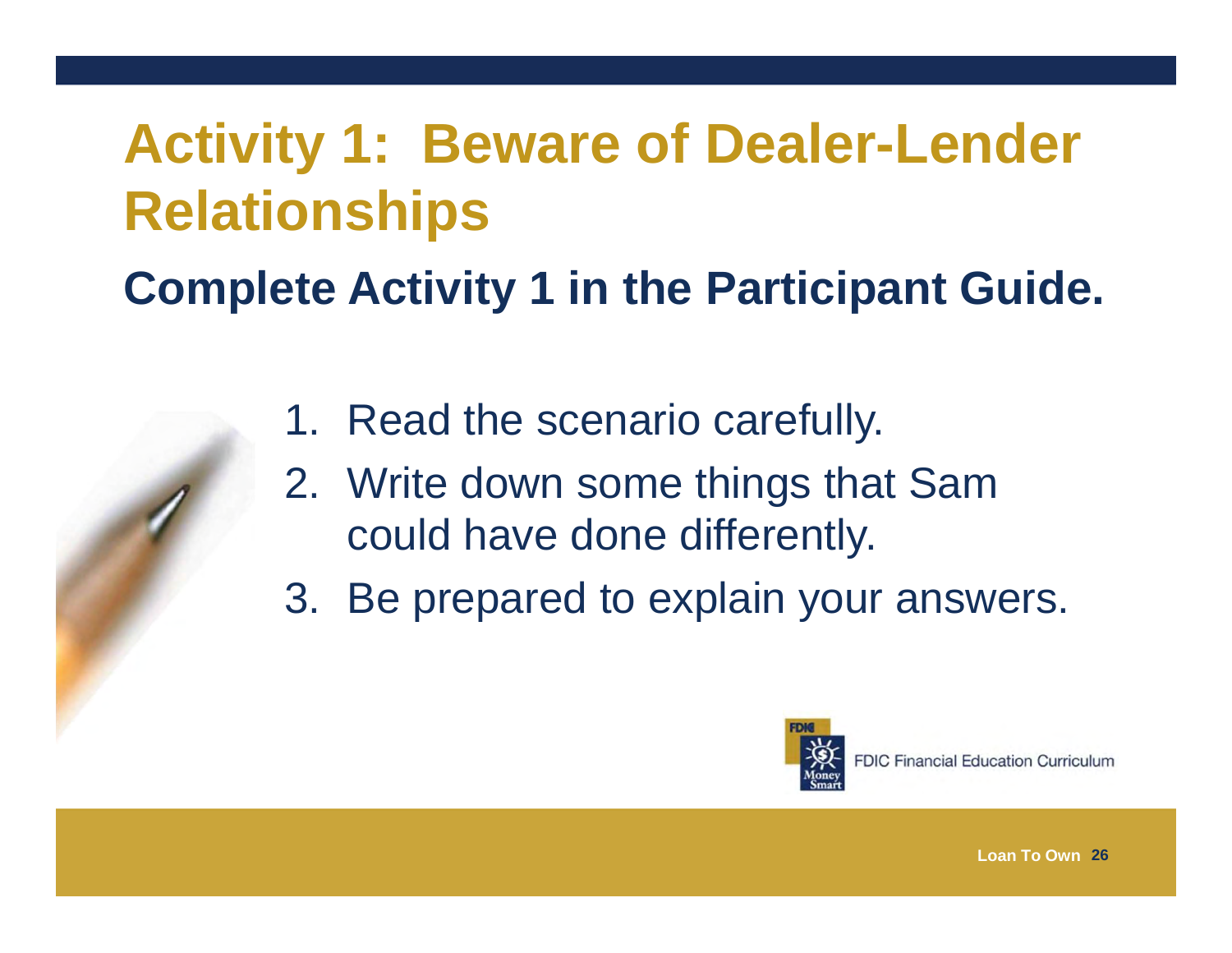# **Structuring a Car Loan**

- **Make as large a down payment as possible**
- **Consider the total cost of the loan:**
	- Example: \$15,000 at 4% interest for **36** months <sup>=</sup>**\$443** versus **48** months = **\$339** a month
	- Total cost: **\$15,948 versus \$16,272**
- **Be cautious about taking on an auto loan term of 5 years or more**

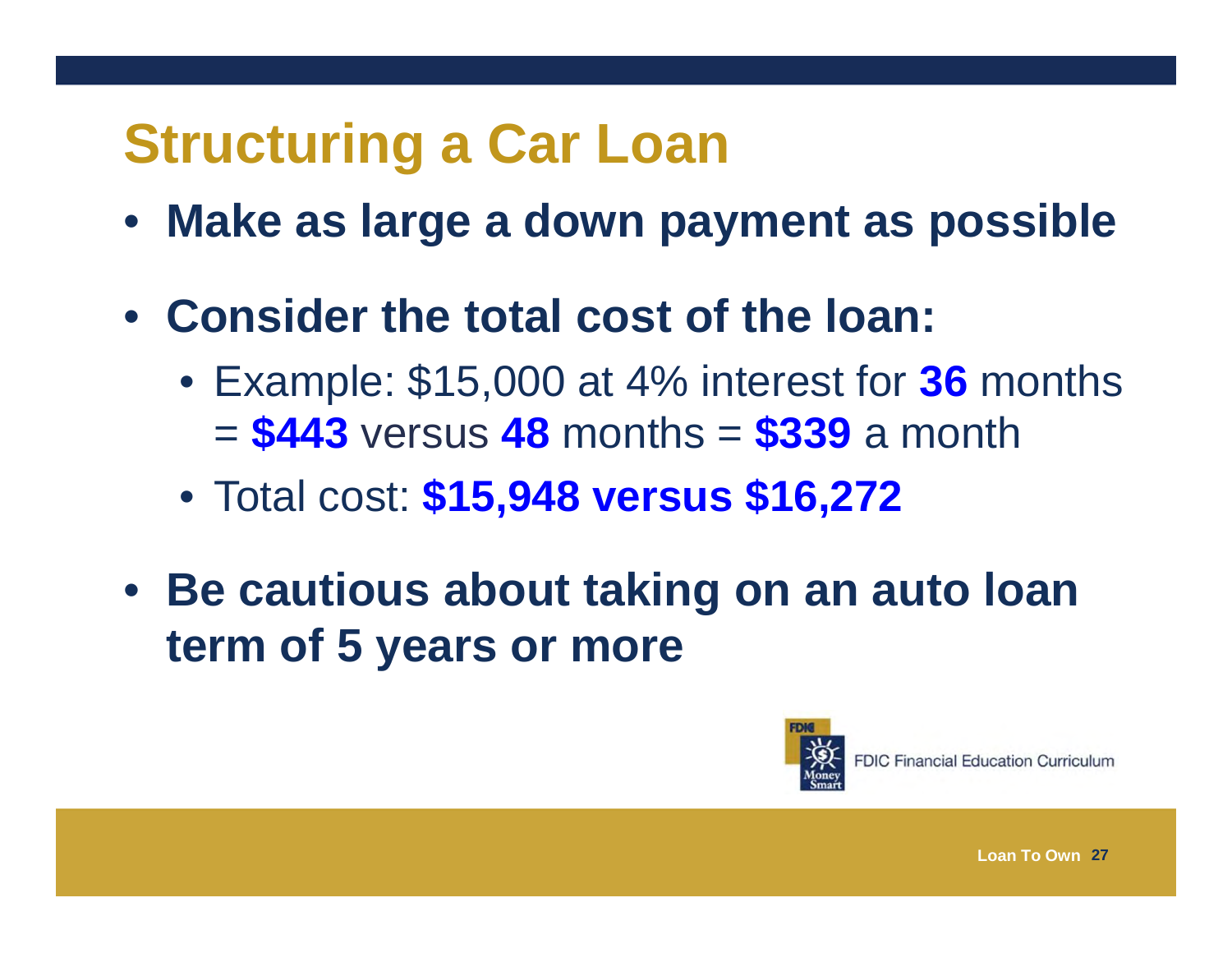# **Beware of Car Title Loans**

- **You risk losing your car if you cannot pay.**
- **They can be costly loans.**
- **Example:**
	- 1st month:  $$500$  loan +  $$100$  interest (\$500 x  $20\% = $600$
	- 1 year: \$500 loan + \$1,200 interest (\$110 x  $12) = 240\%$  APR

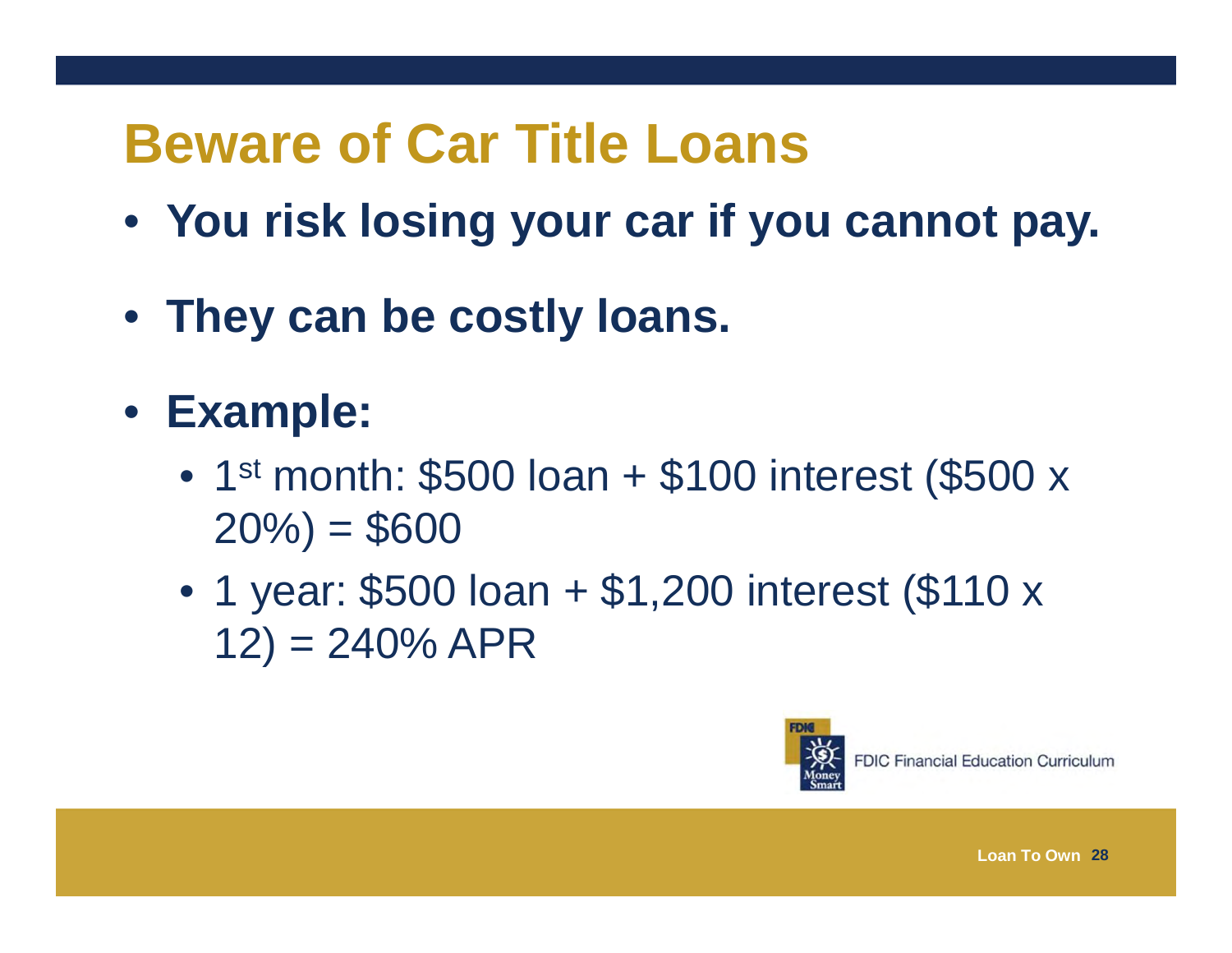# **Equity**

#### • **The value of the home minus the debt**

| Value of home | \$250,000         |
|---------------|-------------------|
| minus debt    | 180,000           |
| <b>Equity</b> | $\sqrt{5}$ 70,000 |

• **A** *home equity loan* **allows you to borrow against the value of your home.** 



**FDIC Financial Education Curriculum**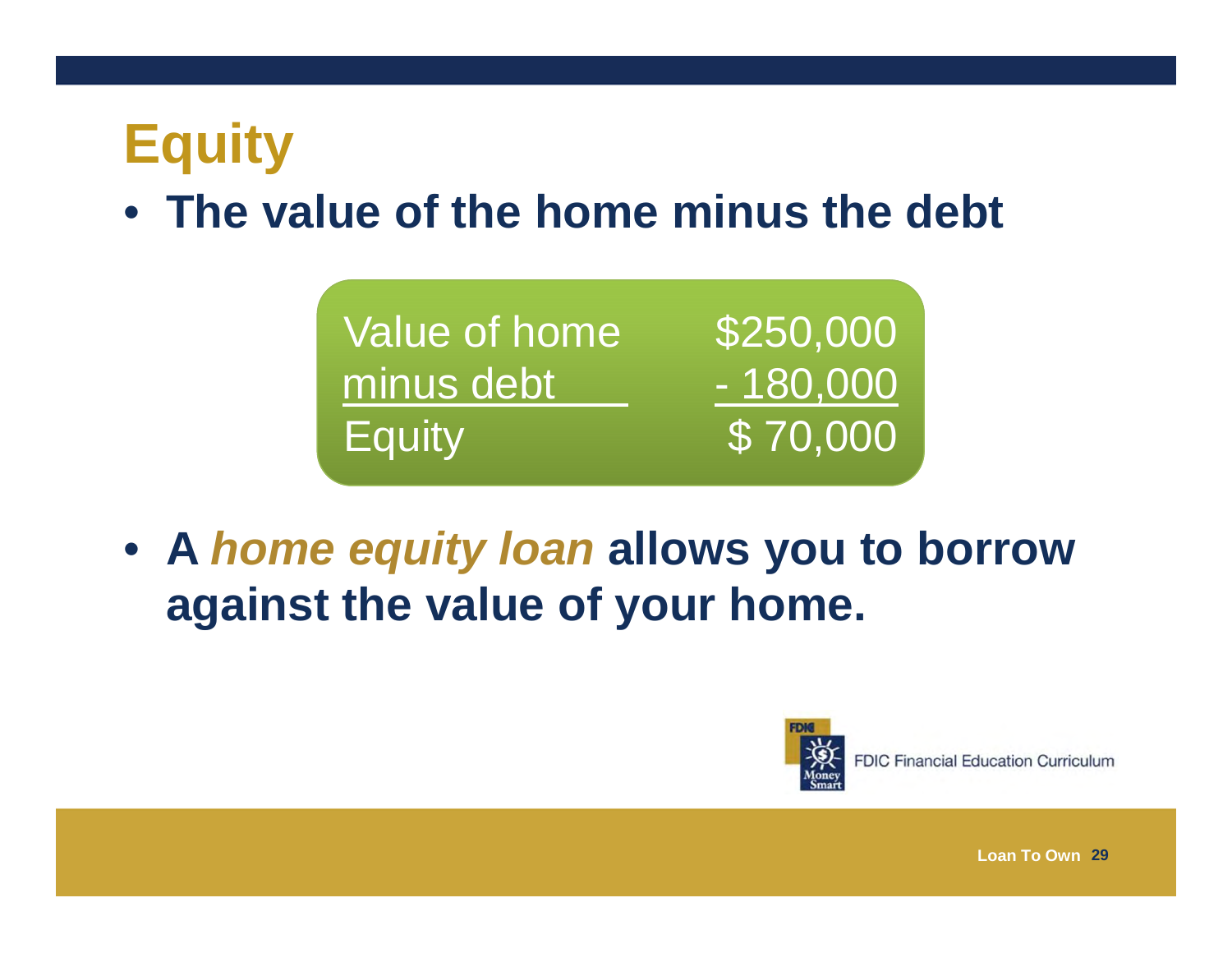#### **How Home Equity Loans Work**

**Appraised value of home: \$250,000 Lender's maximum loan-to-value ratio: 80%Maximum you can borrow against the home: \$250,000 x 80% = \$200,000 Maximum value of home equity loan:** 

**\$200,000 - \$180,000 (existing mortgage) = \$20,000**



**FDIC Financial Education Curriculum**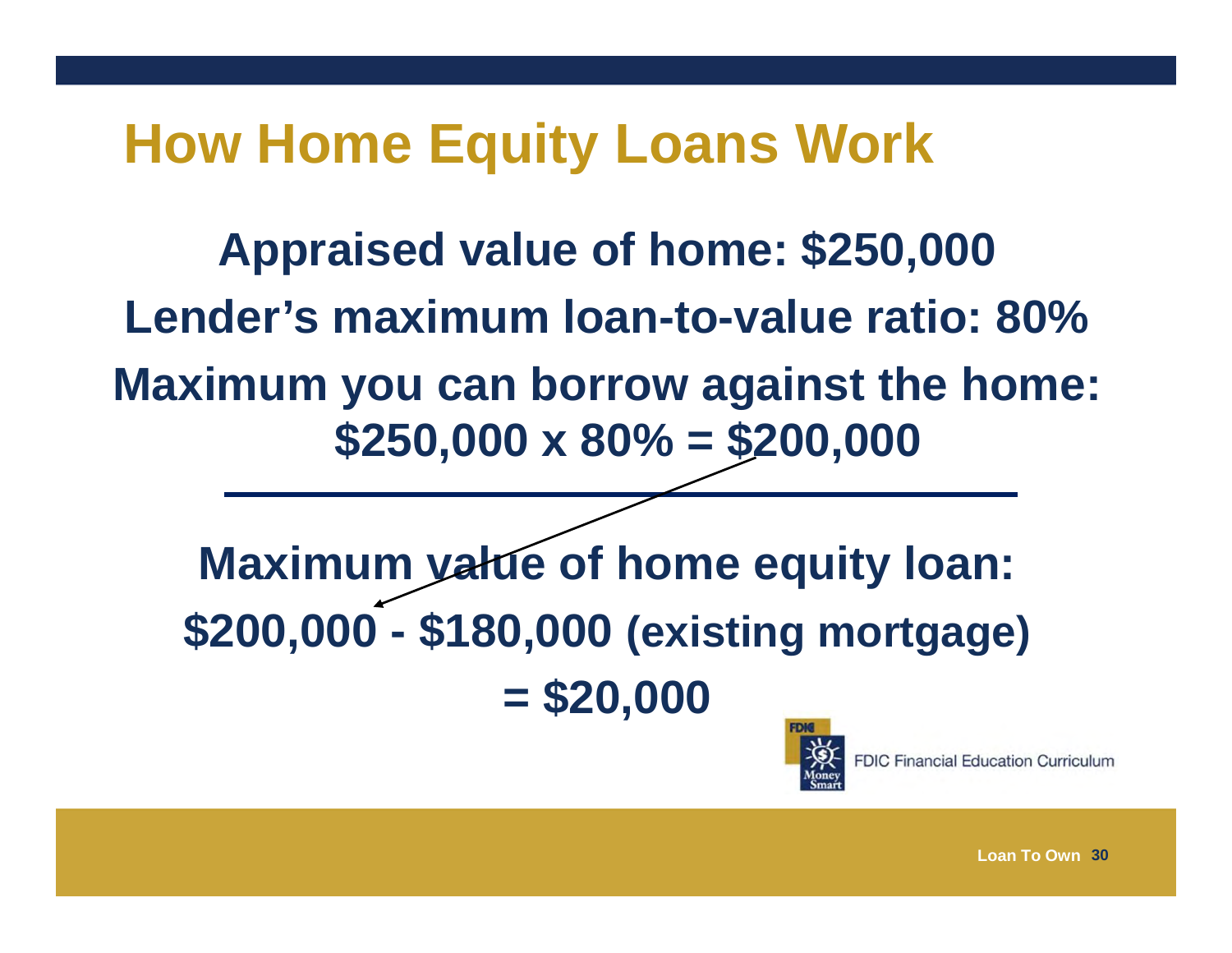# **Types of Home Equity Loans**

- **Home Equity Loan:**
	- One-time loan for a lump sum
	- Typically at a fixed interest rate
- **Home Equity Line of Credit (HELOC)**
	- Line of credit that works like a credit card
	- Interest rates are typically variable



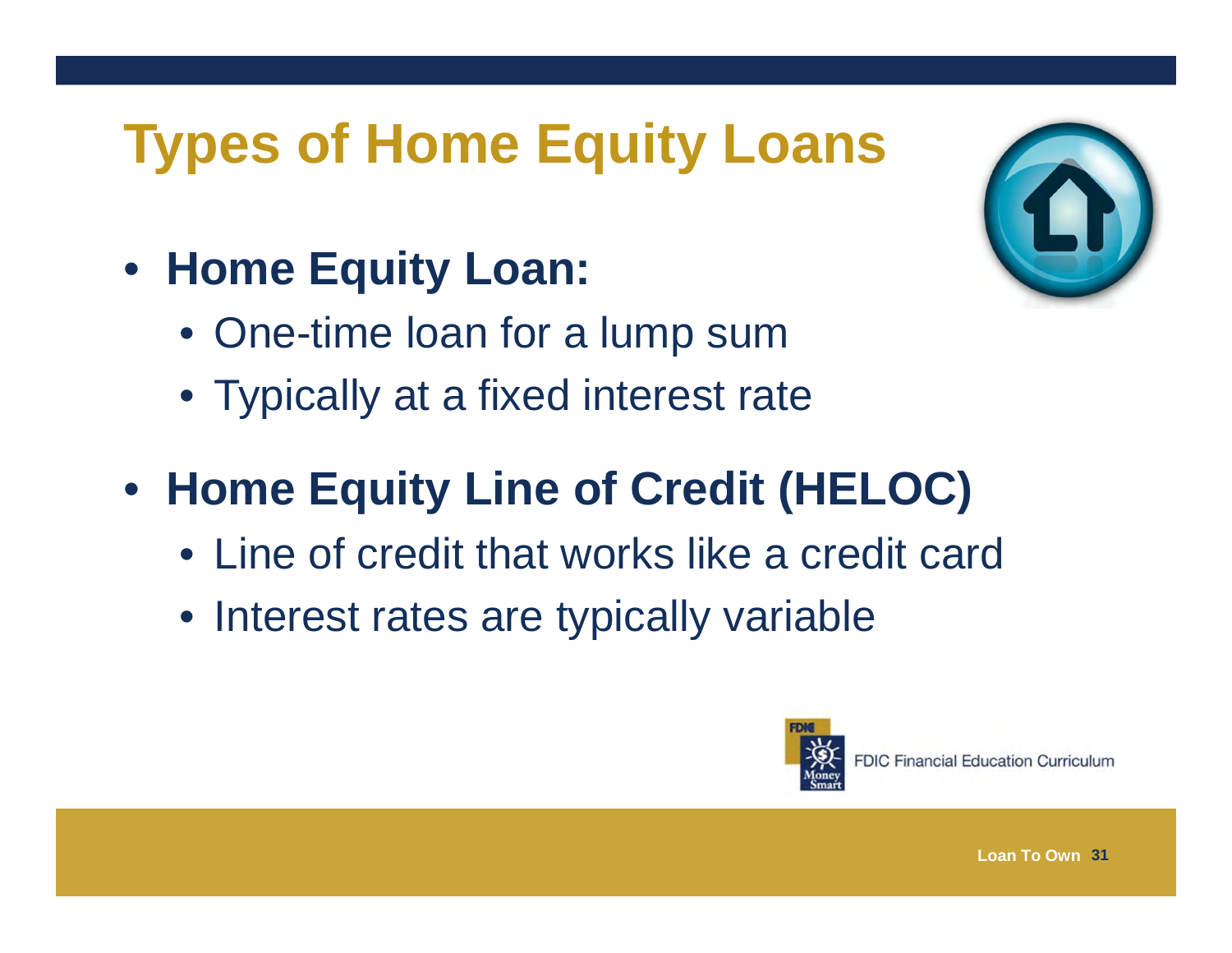# **Borrowing Against Your Home**

- **What are the advantages of taking out a home equity loan?**
	- Lower interest rates
	- Tax-deductible interest



- **What is the danger of borrowing against your home?**
	- Losing your home
	- Owing more than your home is worth

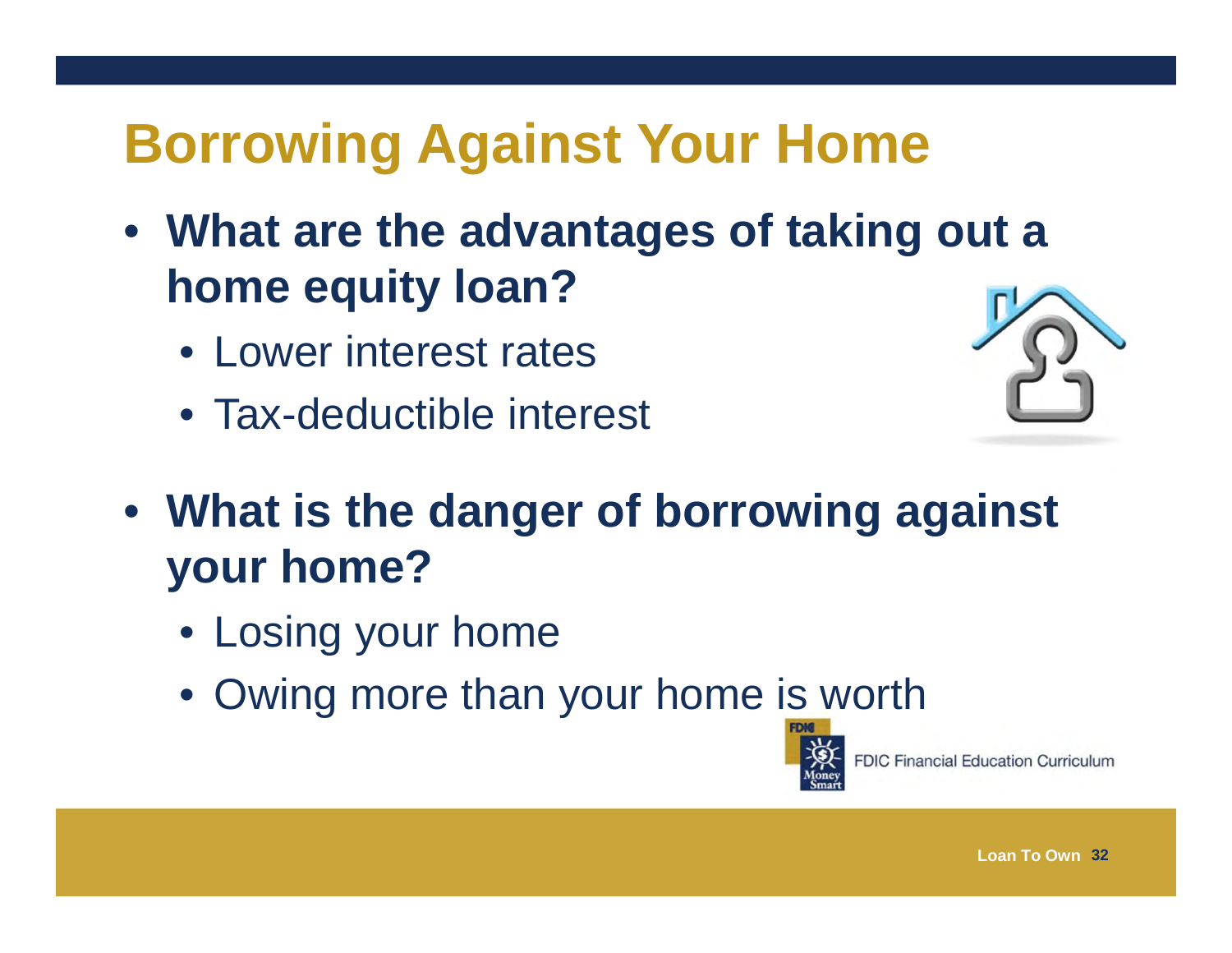#### **Right to Rescind/Right to Cancel**

• **You have 3 days to reconsider a signed home equity loan agreement and cancel the loan without a penalty when you use your primary home as collateral.**





**FDIC Financial Education Curriculum**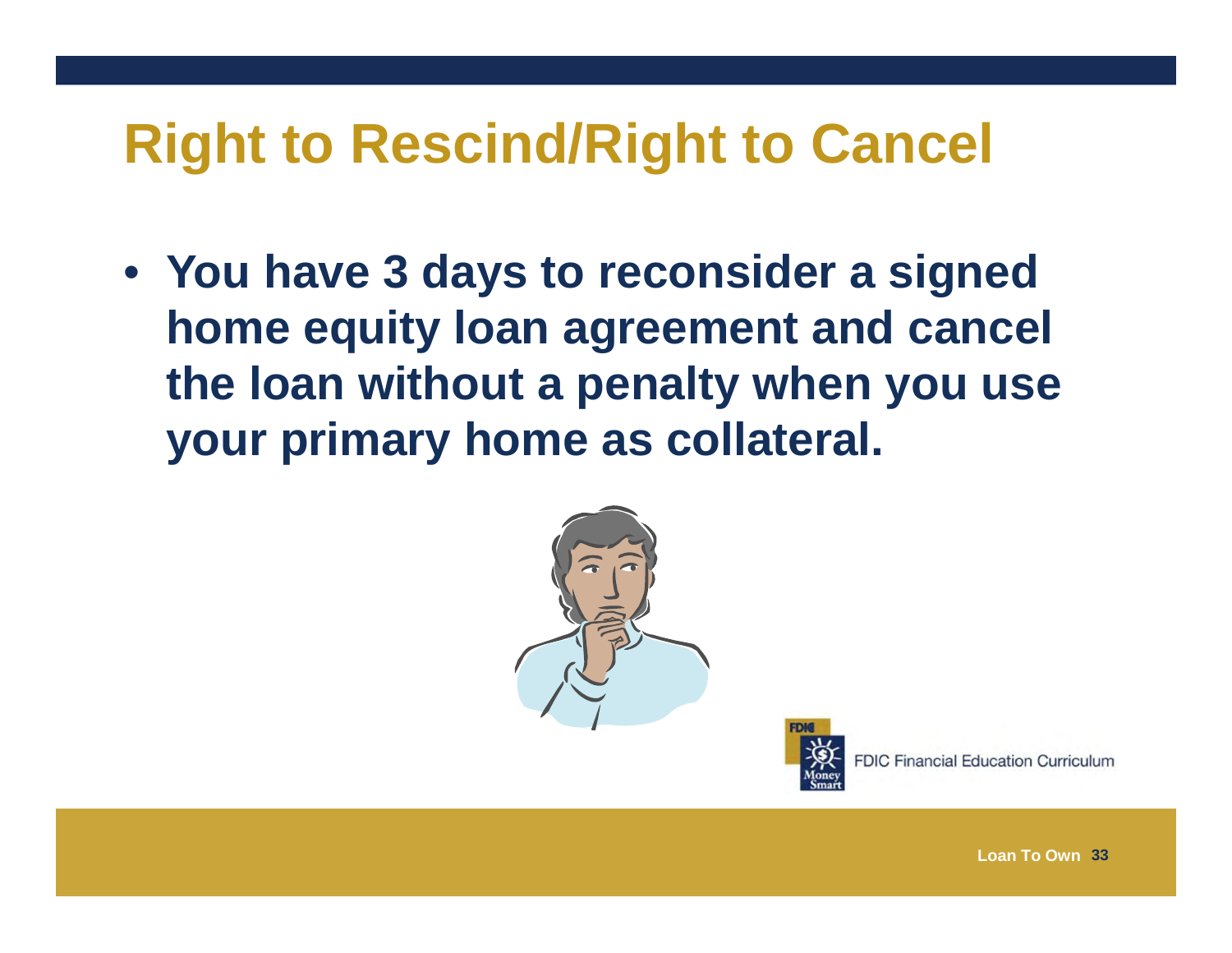# **Is a Line of Credit Right for You?**

- **Can you afford the increased monthly payments after the introductory period ends or when interest rates rise?**
- **Are you comfortable with fluctuating monthly mortgage payments?**
- **Will you be investing your home equity in another asset of long-term value?**



**FDIC Financial Education Curriculum**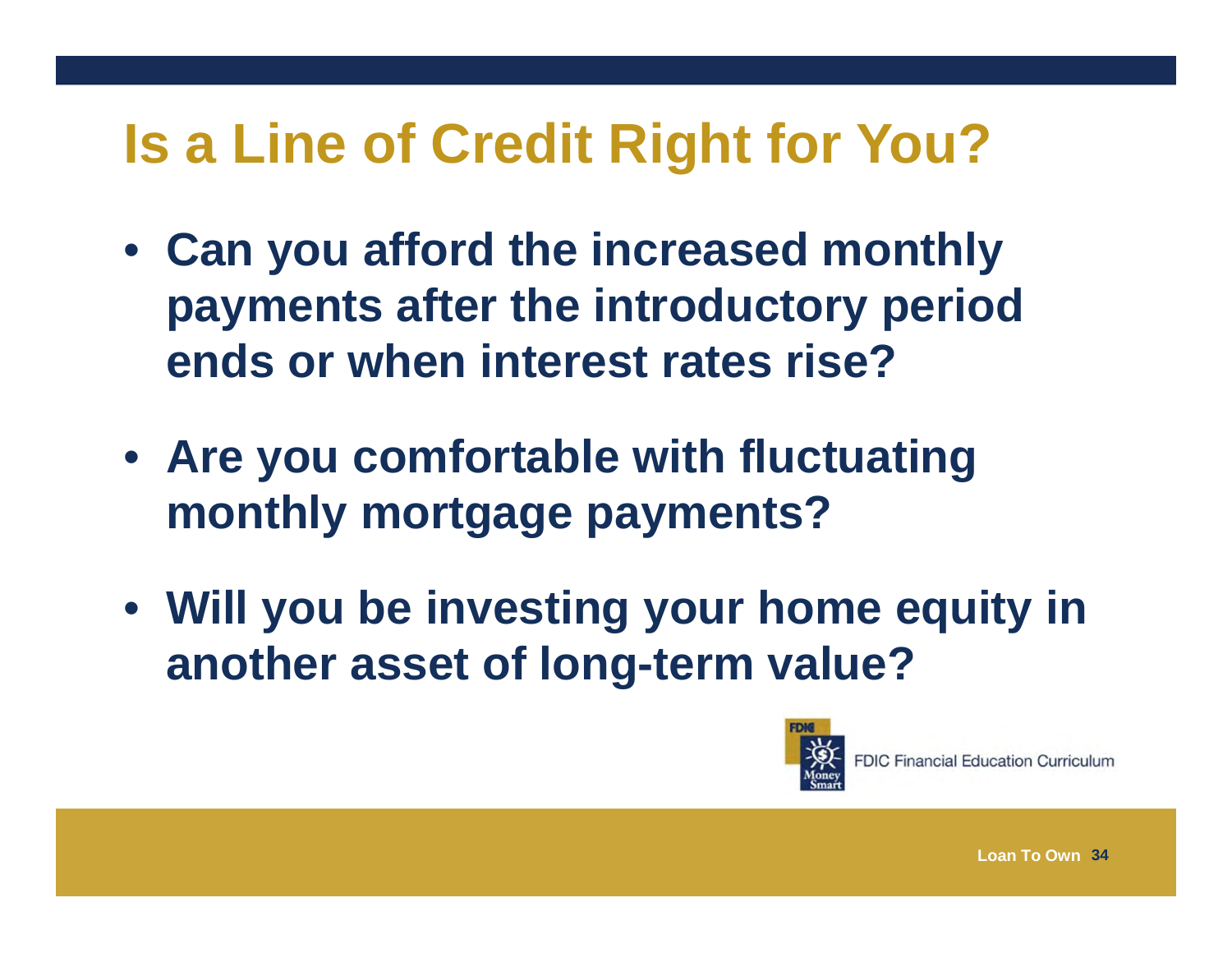#### **Unsecured Installment Loans**

- **Loans used for a variety of personal expenses with no collateral required**
- **Terms: 1 to 5 years**
- **Benefits: fast approval times, lower interest rates than credit card rates**
- **Drawbacks: Higher interest rates, stricter credit requirements**

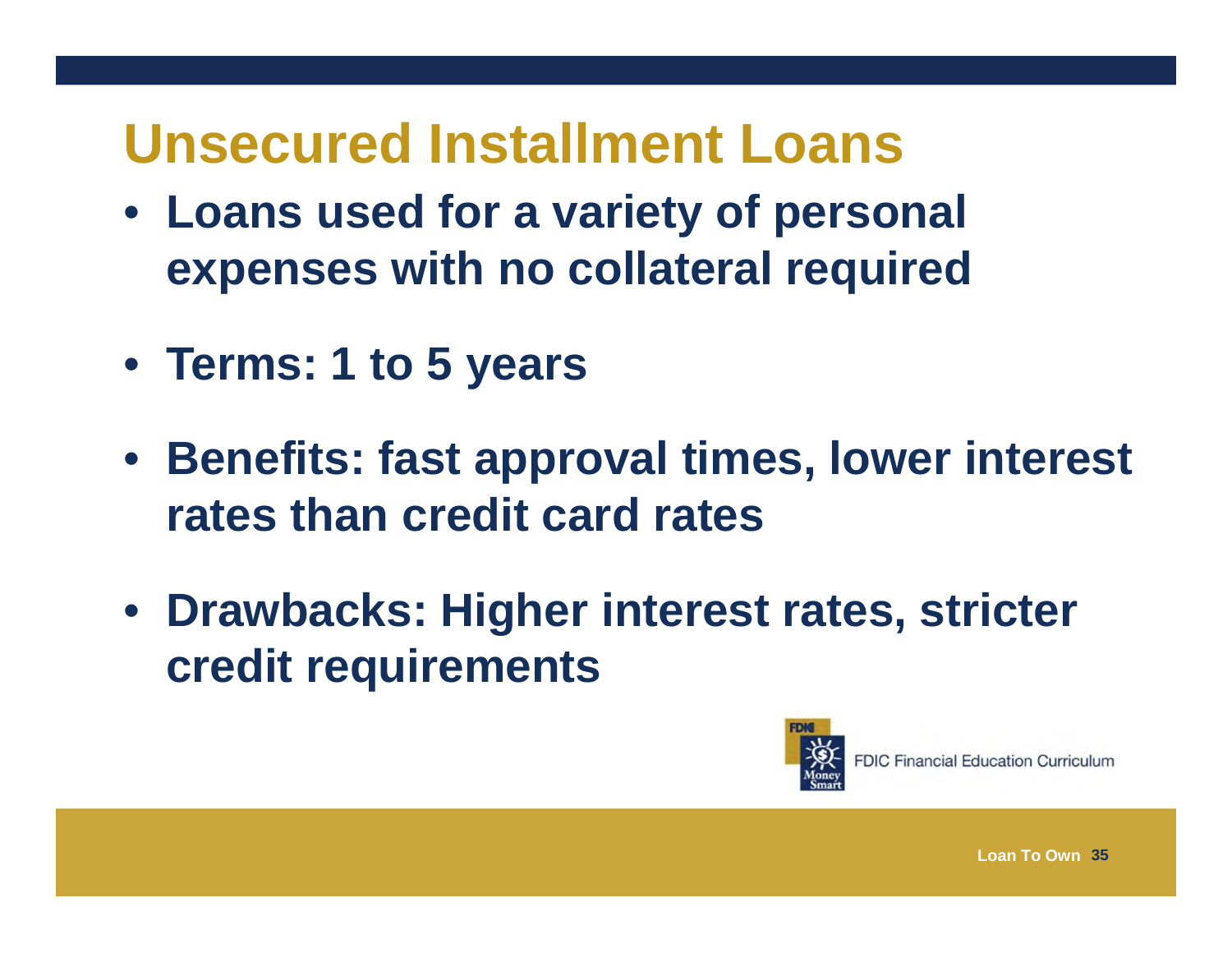# **Refund Anticipation Loans**

- **Short-term loans secured by your income tax refund**
- **Example:** 
	- Refund:
	- Fees:
	- Check to you: \$1,200

 Refund: \$1,500 Fees: - \$300



**FDIC Financial Education Curriculum**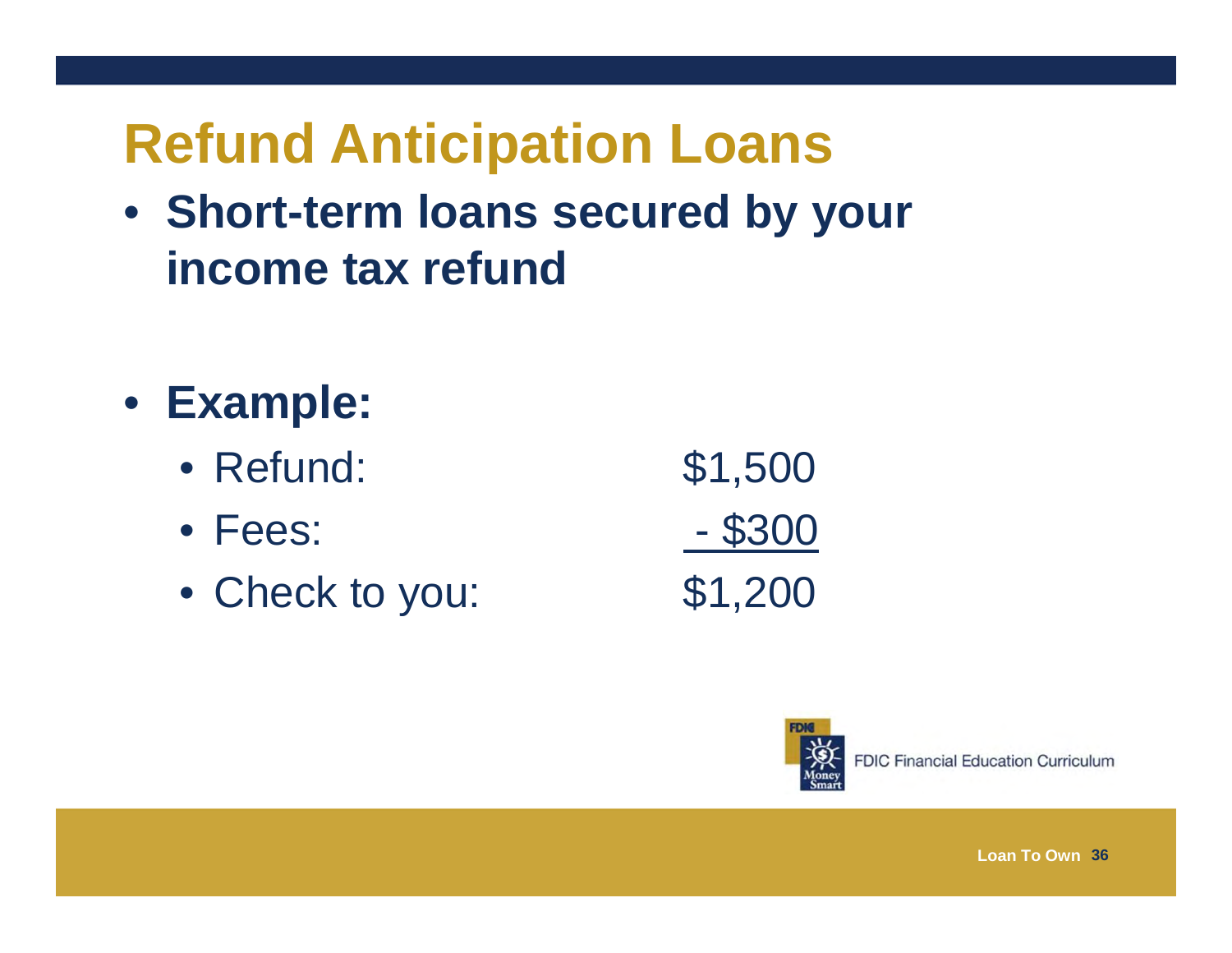#### **Borrow From Yourself First**

- **Establish an emergency savings account**
- **Save at least 6 months of living expenses**
- **Consider making small, simple changes in your habits or banking practices to save**



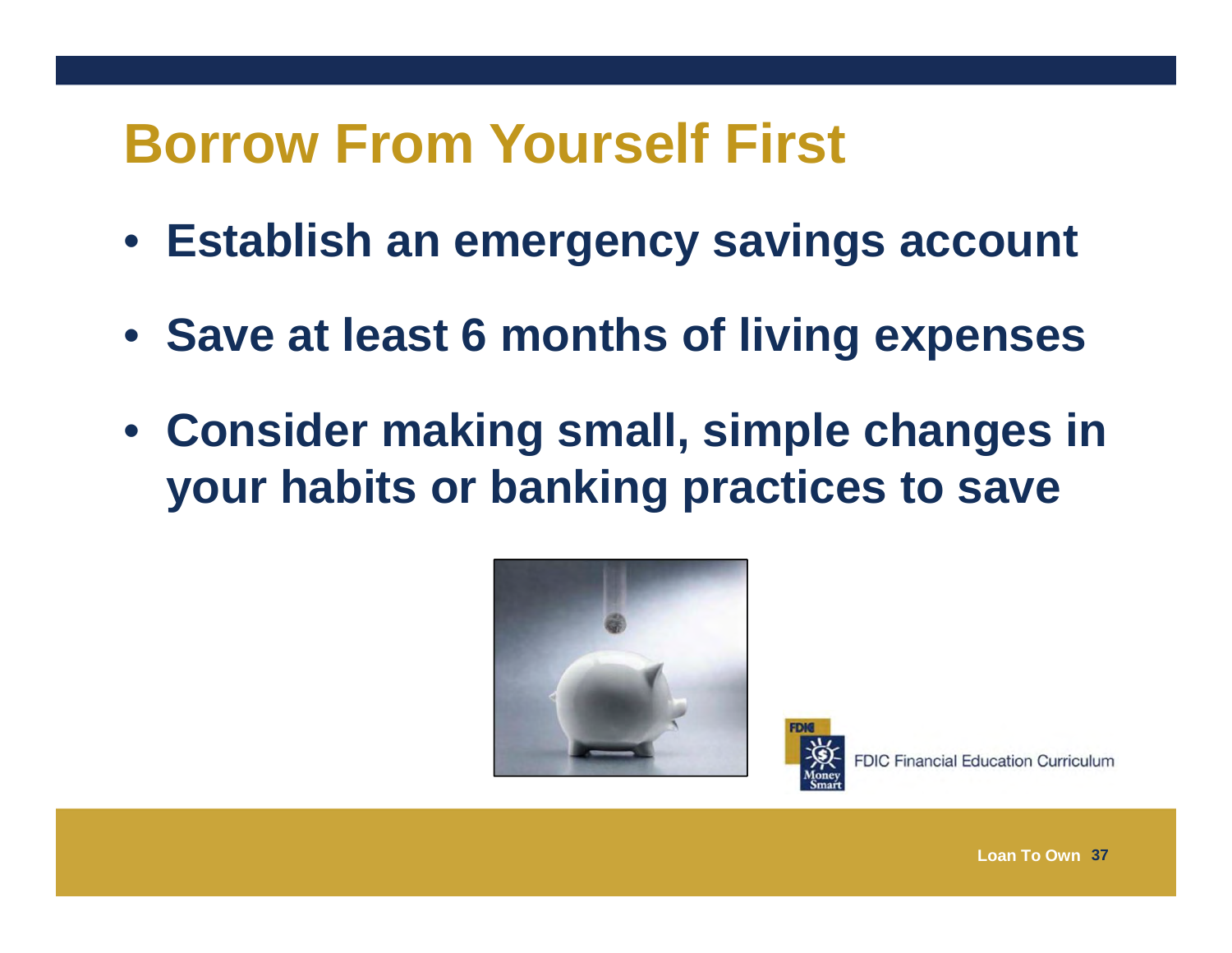# **Comparison Shop**

- **If you must borrow money, look at both total dollar costs and APR**
- **Example:** 
	- \$75 interest on a \$500 loan for 2 weeks translates into 391% APR!
	- If you pay \$75 to renew or roll over the \$500 loan, you will owe more in fees (\$525) in 14 weeks than the original loan!

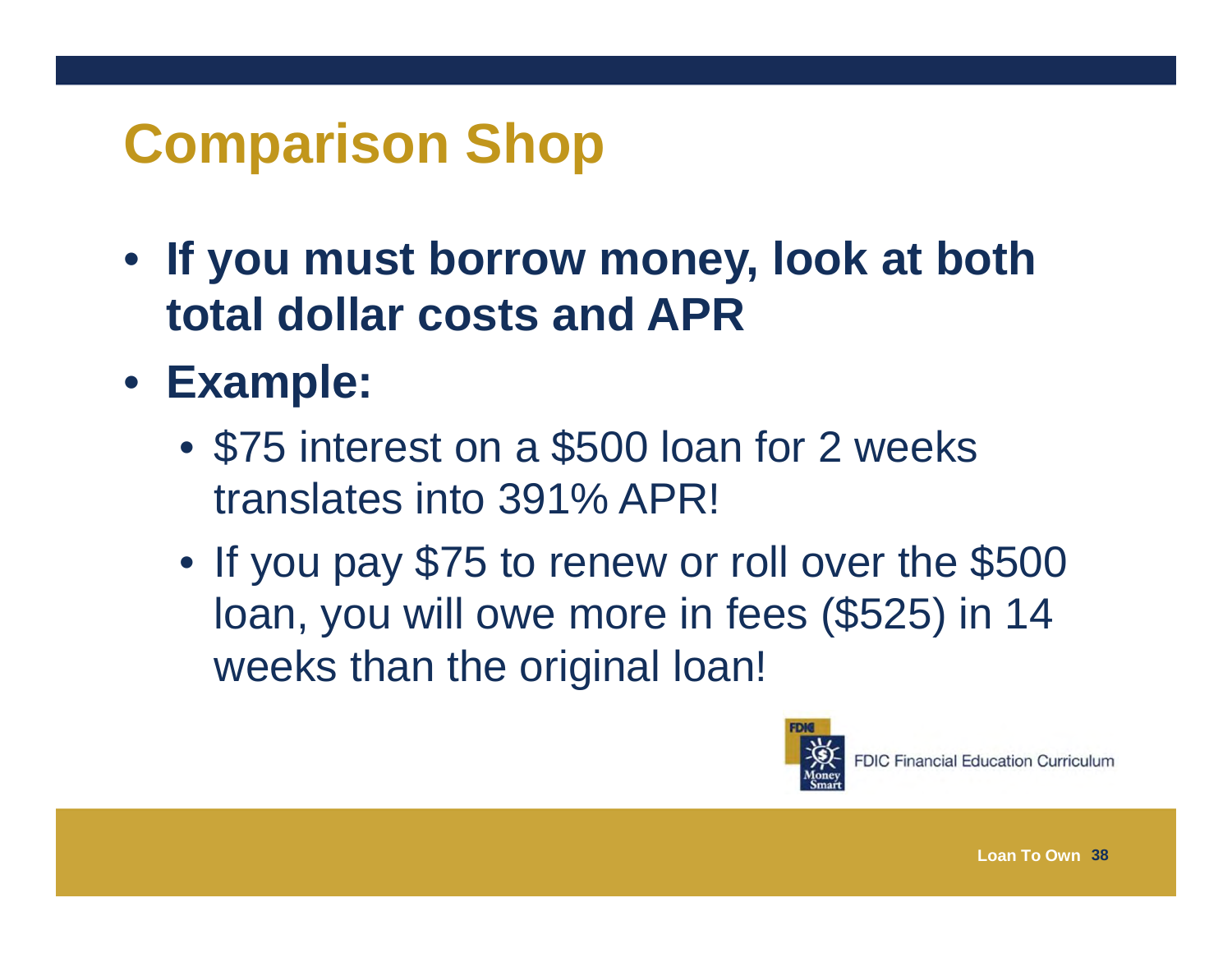#### **Emergency Options for Cash**

- **Talk to your financial institution for loan options (e.g., line of credit)**
- **Build a savings fund**





**FDIC Financial Education Curriculum**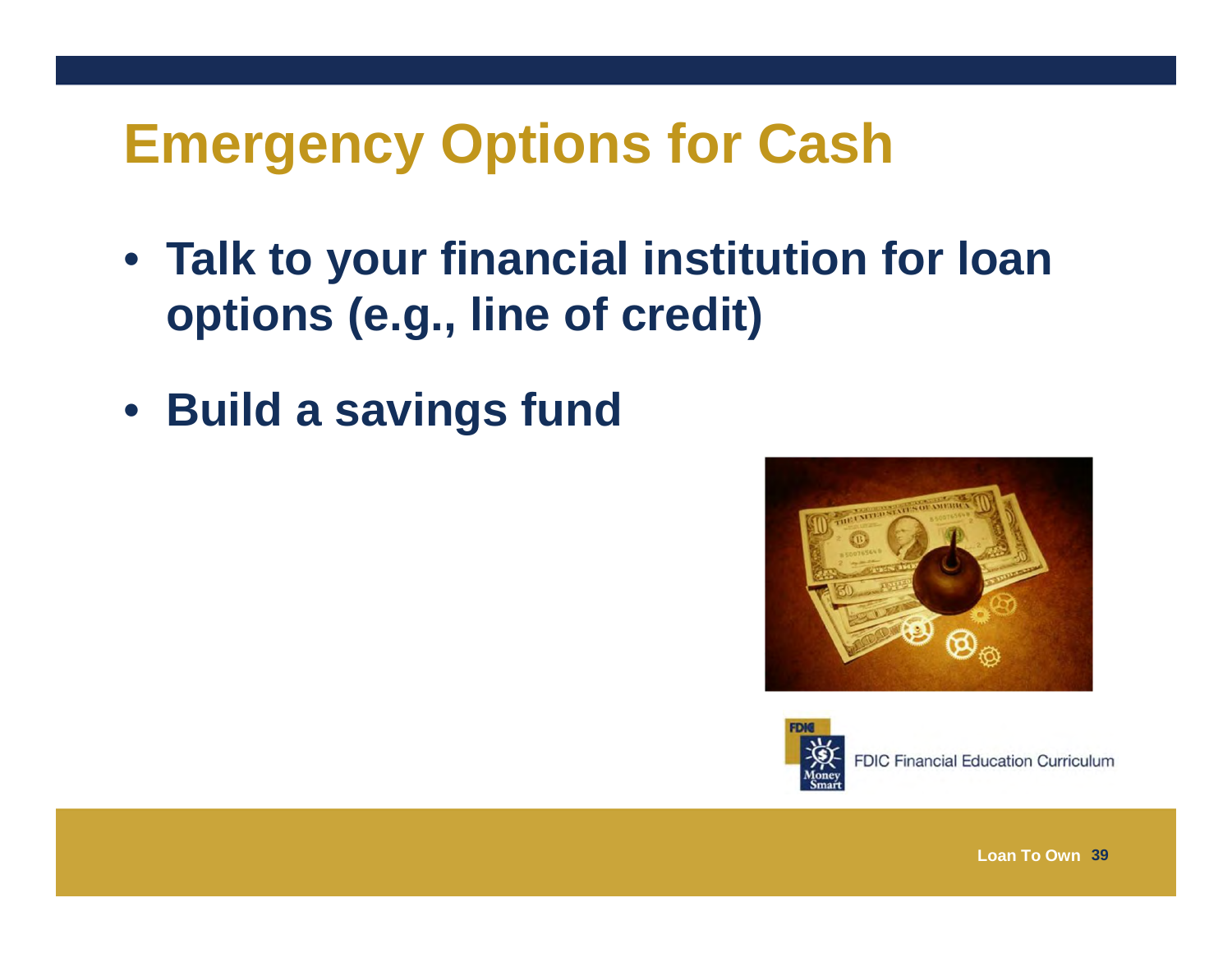#### **The Four Cs**

- *Capacity:* **your present and future ability to meet your payment obligations**
- *Capital:* **the value of your assets and your net worth**
- *Character:* **how you have paid bills or debts in the past**
- *Collateral:* **property or assets offered to secure the loan**



**FDIC Financial Education Curriculum**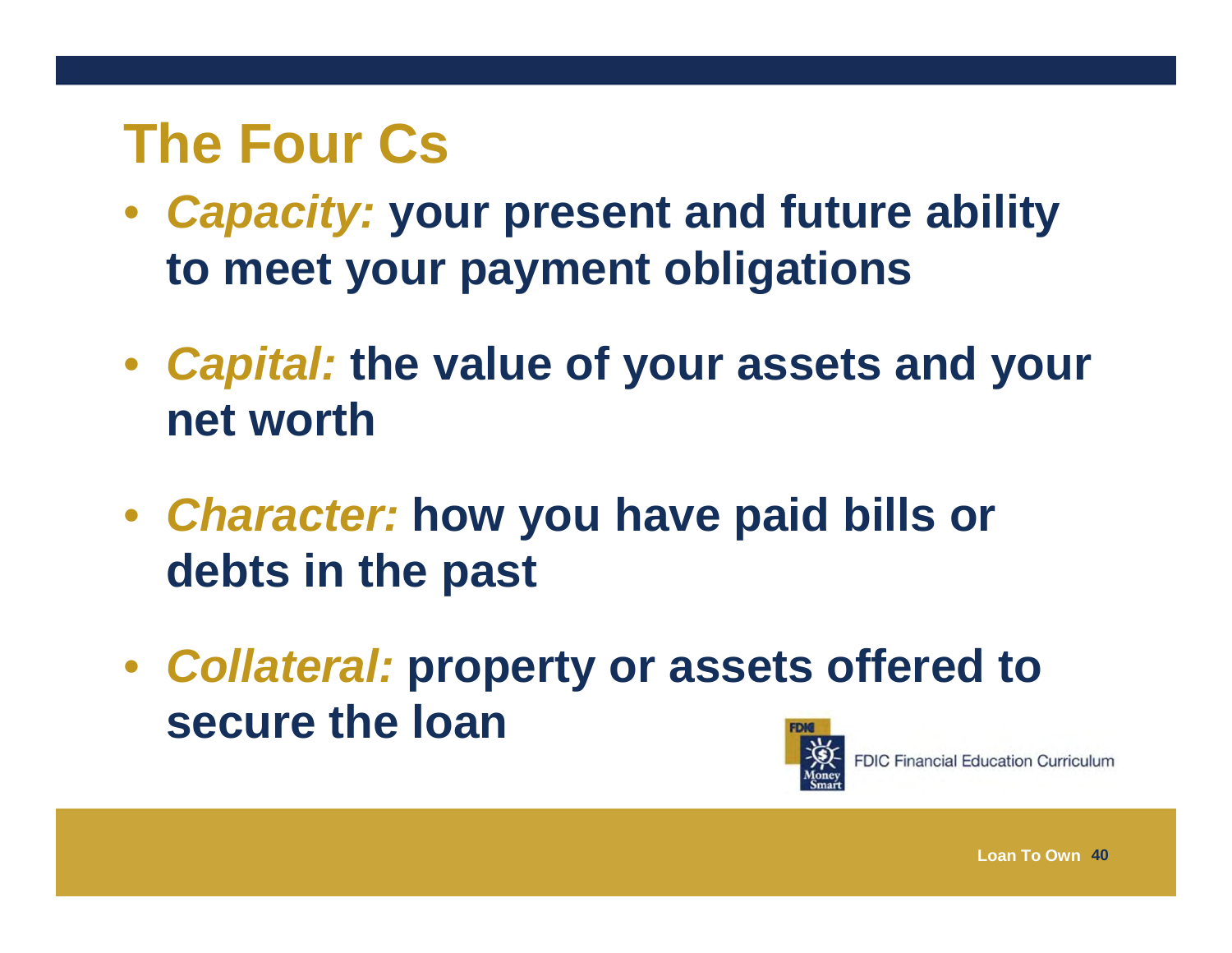# **Consumer Protection Laws**

- **Equal Credit Opportunity Act**
- **Truth in Lending Act**
- **Fair Credit Reporting Act**



- **Fair Debt Collection Practices Act**
- **Fair Credit Billing Act**

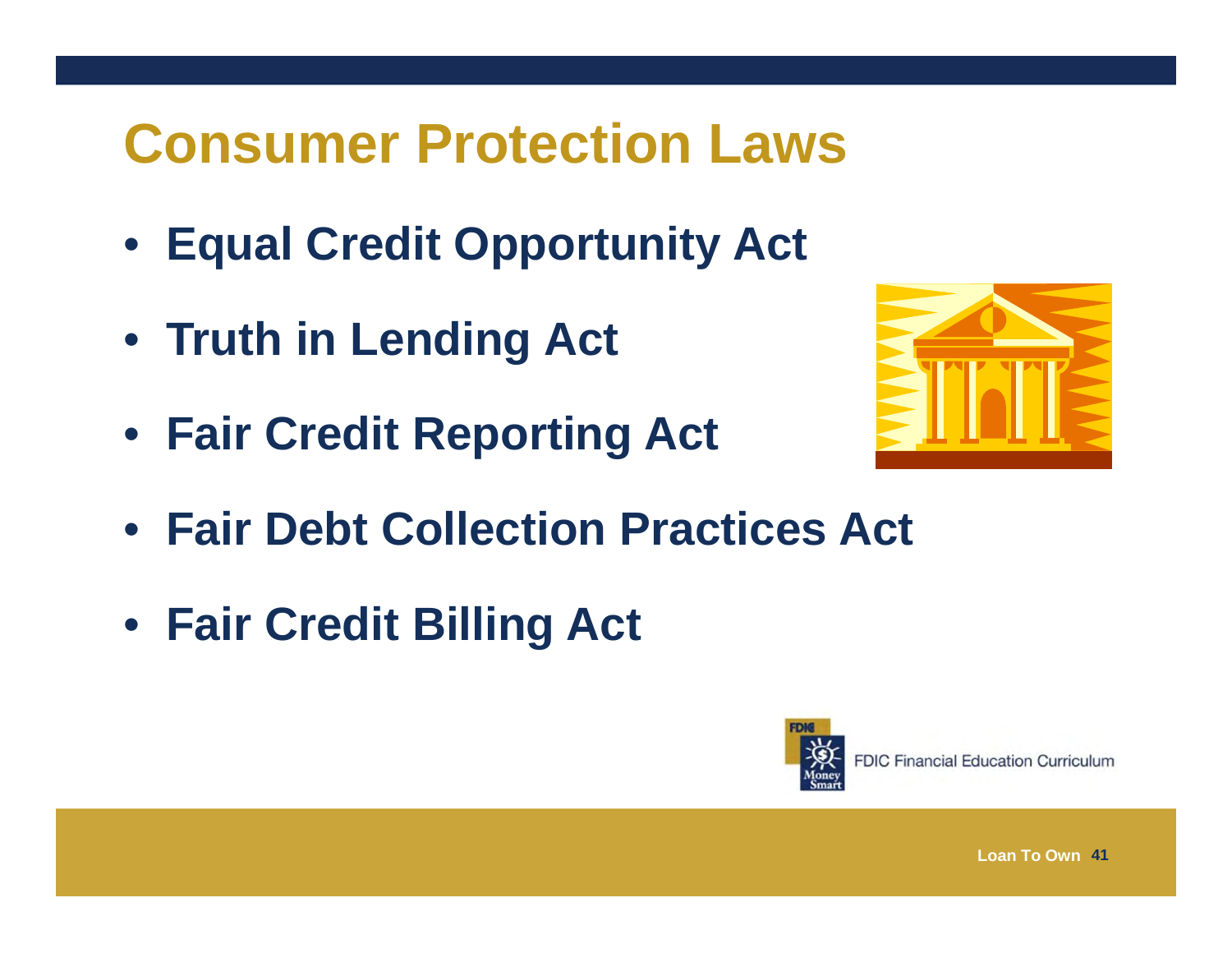#### **Activity 2: How Lending Laws Protect You**

#### **Complete Activity 2 in the Participant Guide.**

- 1. Read the scenario carefully.
- 2. Answer the questions.
- 3. Be prepared to explain your answers.

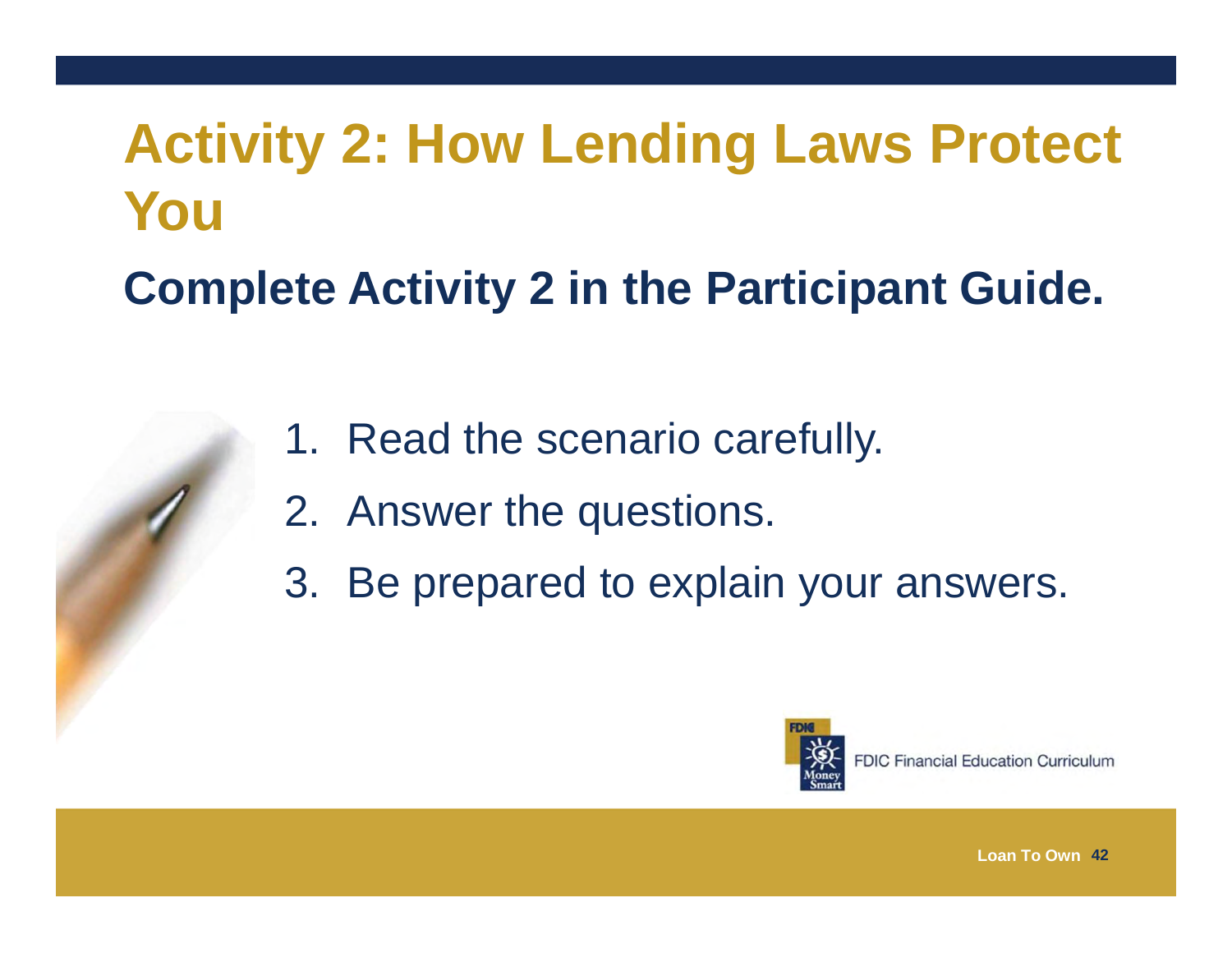# **Resolving Complaints**

- 
- **Write to the Federal Deposit Insurance Corporation (FDIC):**
	- State the problem
	- Include pertinent information
- **Send copies of documents that may help explain your problem** 
	- Keep the original documents
- **Sign and date your letter**

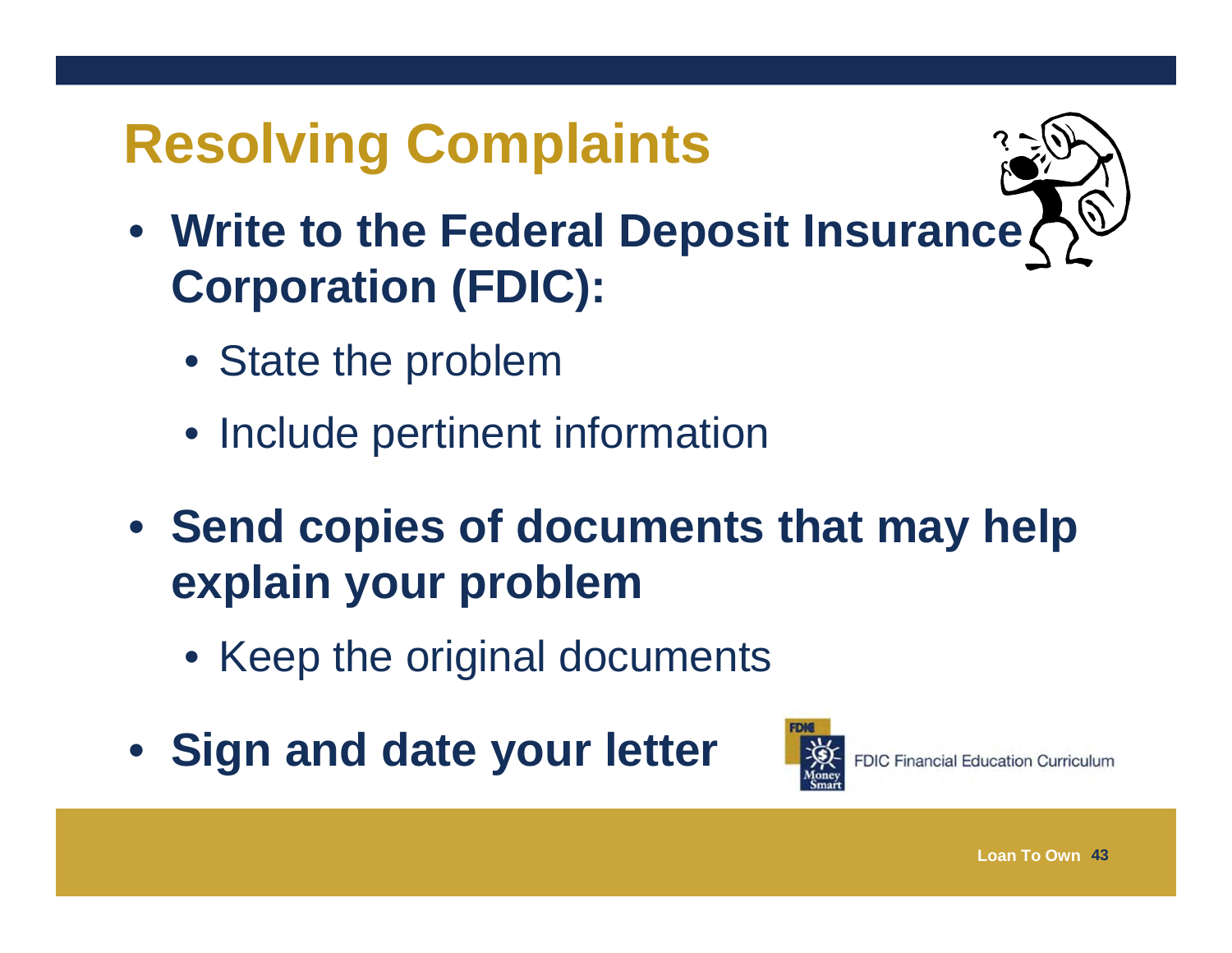# **Additional Consumer Protection Laws**

- **Servicemembers Civil Relief Act**
- **Real Estate Settlement Procedures Act**
- **Fair Housing Act**
- **Consumer Leasing Act**





**FDIC Financial Education Curriculum**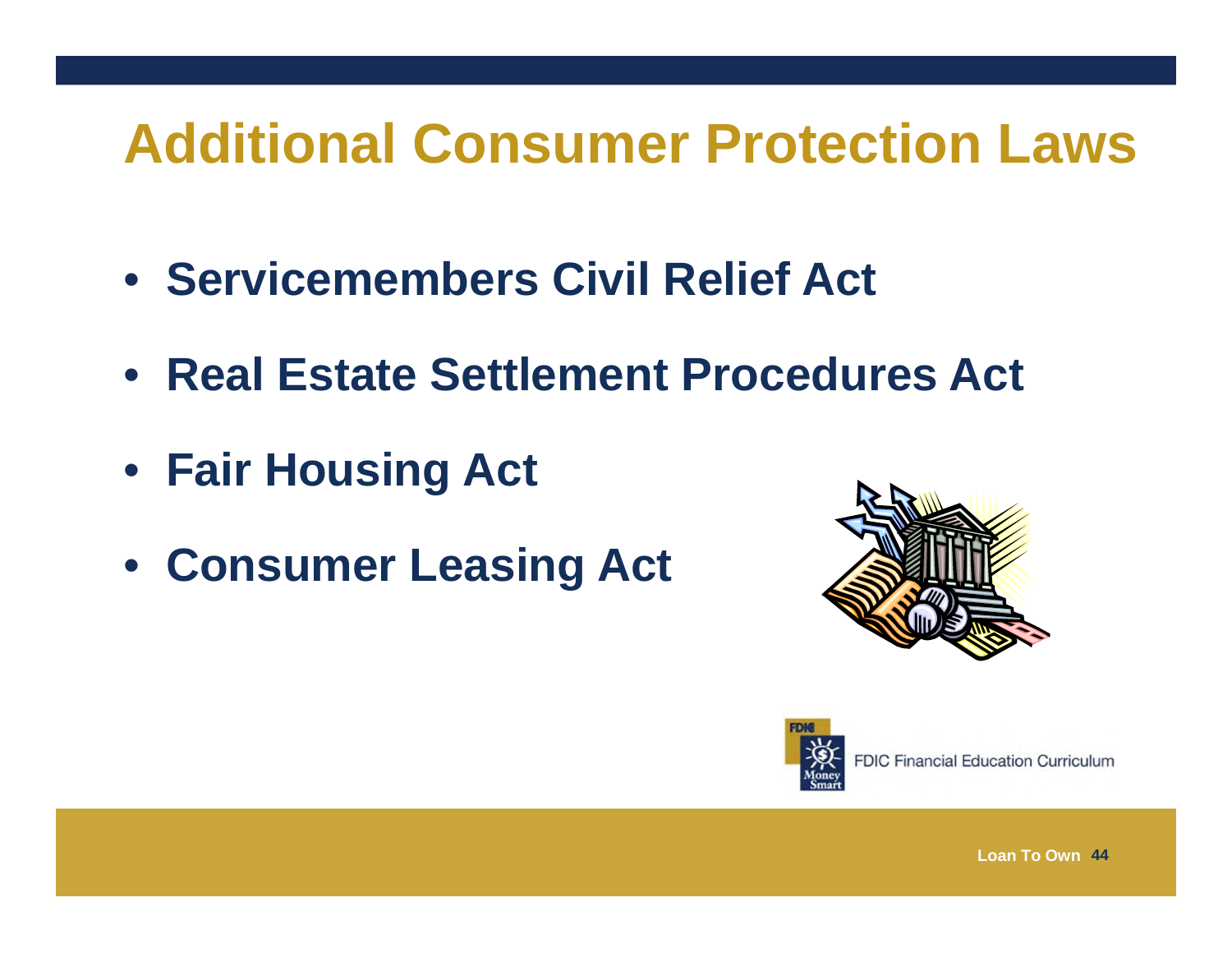# **Predatory Lending Practices**

#### • **Includes the use of:**

- Certain marketing tactics
- Abusive collection practices
- Loan terms that deceive and exploit borrowers
- **Occurs in mortgage, home equity, credit card, auto lending, and payday lending markets**

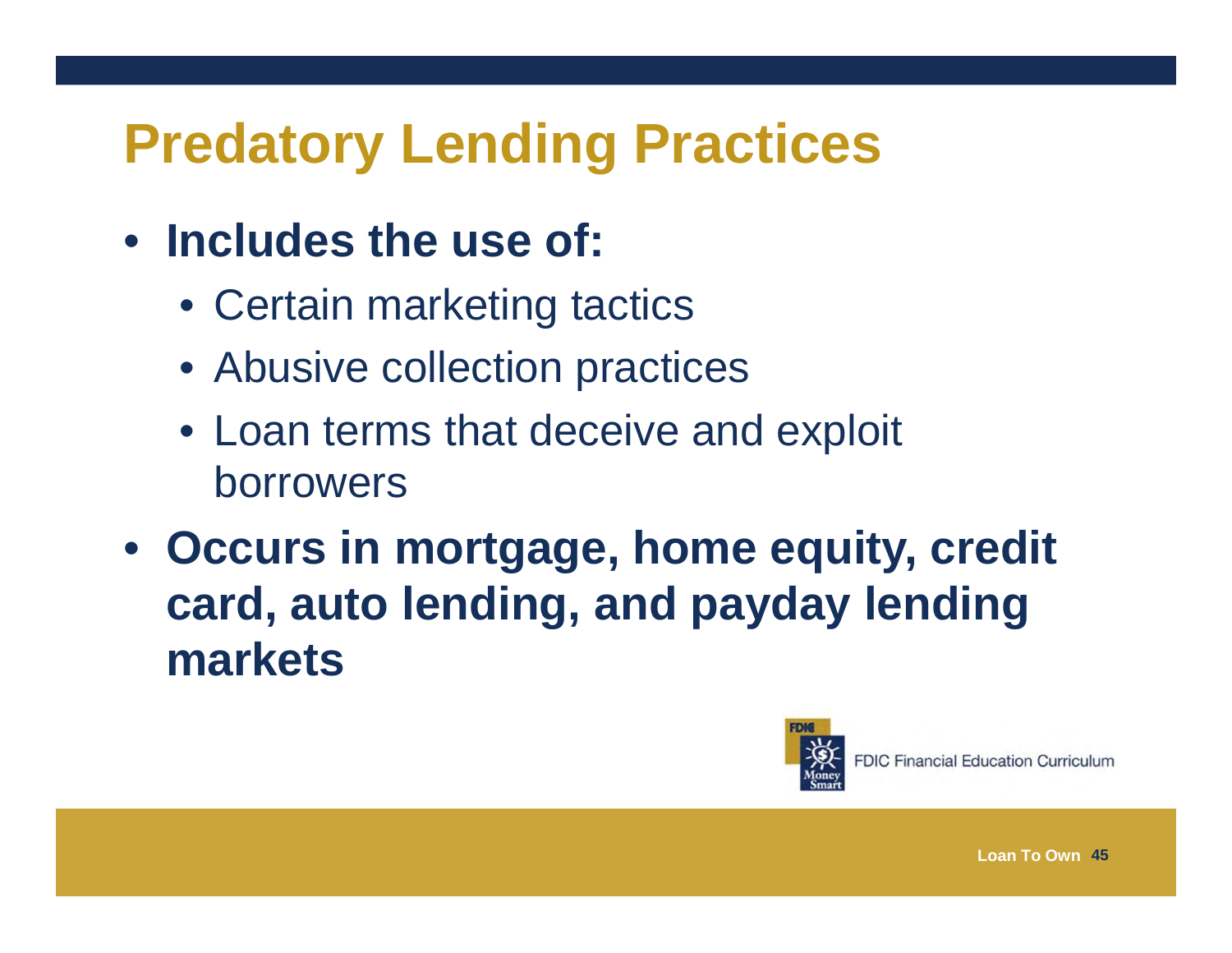# **Subprime Lending**

- **Involves extending credit to borrowers with a poor credit history:**
	- Most predatory loans are made to subprime borrowers, but not all subprime loans are predatory.
	- Interest rates and loan fees may be higher to offset the higher costs associated with lending to these borrowers.



**FDIC Financial Education Curriculum**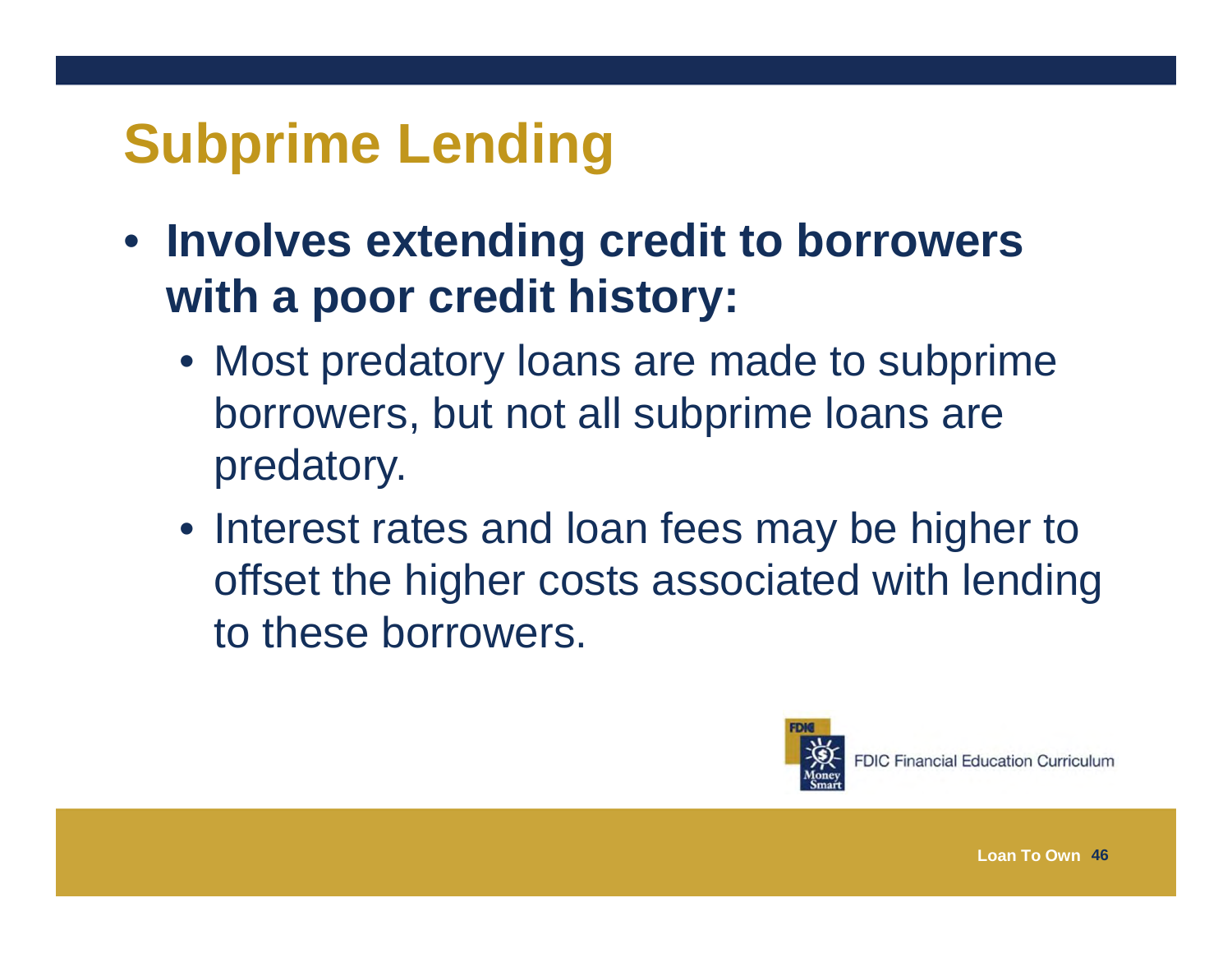# **Predatory Payday Loans**

- **Small cash advances minus the lender's fees**
	- Example: You agree to pay \$230
	- You receive \$200
	- Lender fees: \$30 (which equals 390% APR)





**FDIC Financial Education Curriculum**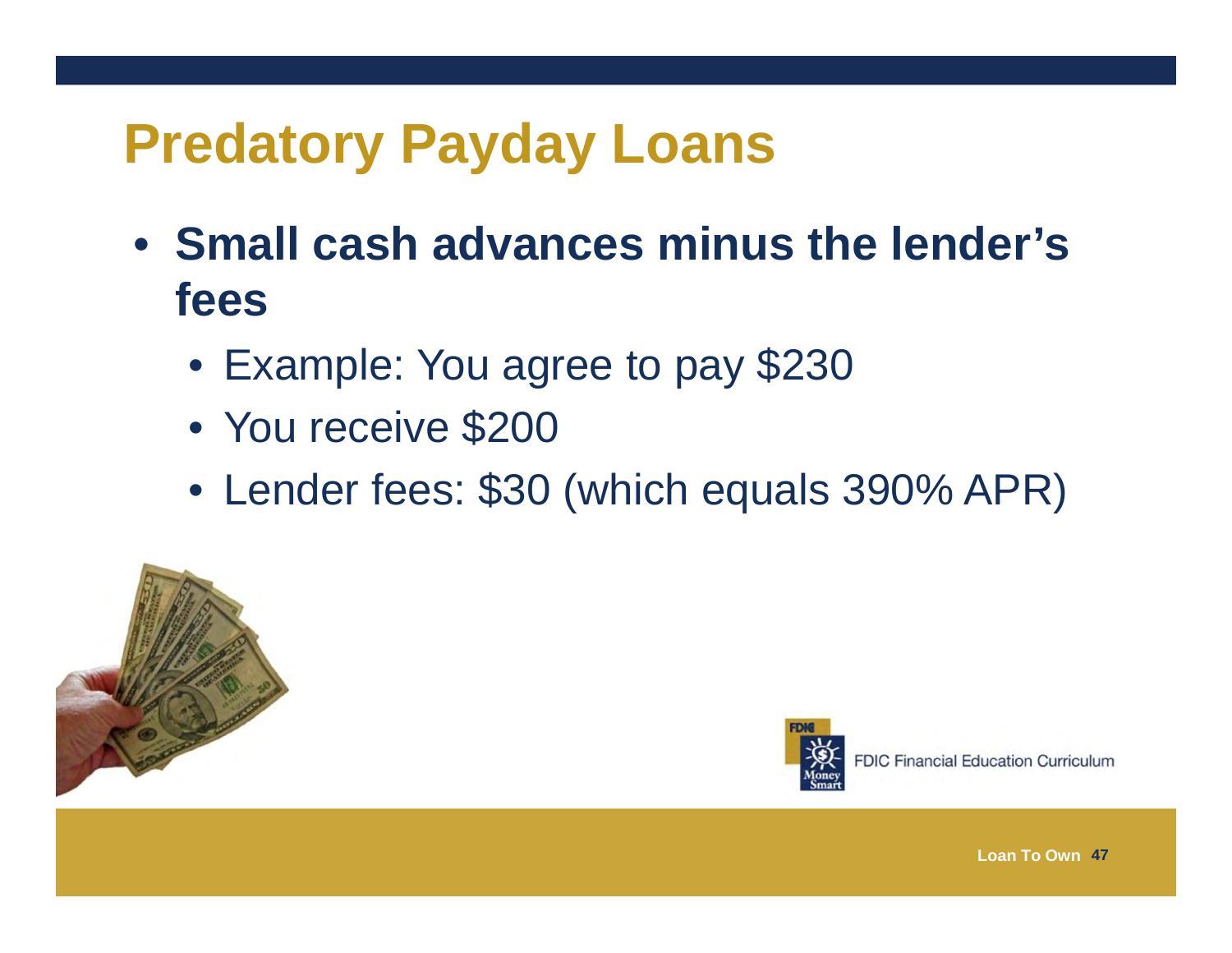# **Predatory Mortgage Lending Practices**

- **Excessive fees**
- **Abusive repayment penalties**
- **Kickback to brokers (yield spread premium)**
- **Loan flipping**
- **Unnecessary products**
- **Asset-based lending**
- **Steering and targeting**

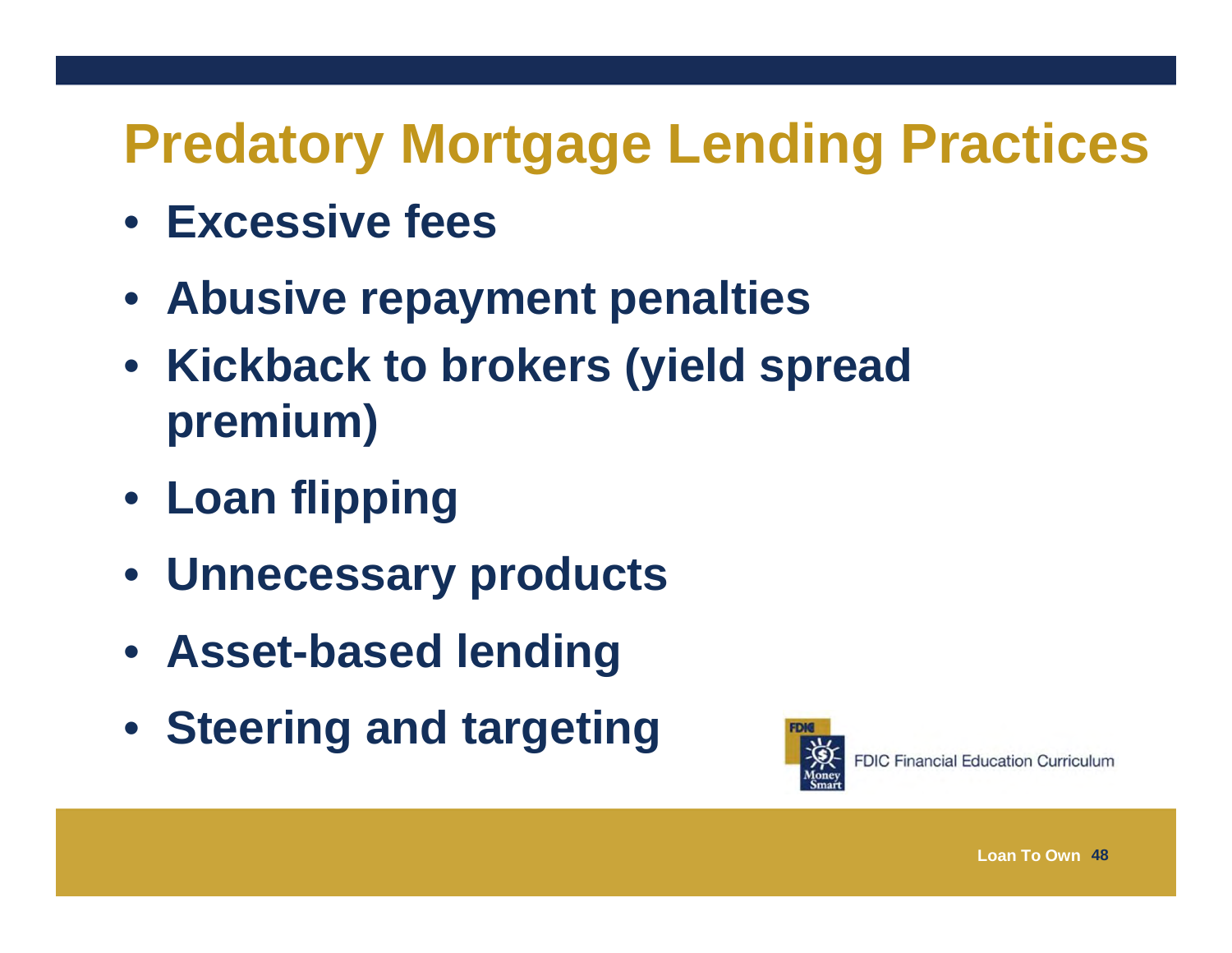# **Activity 3: Predatory Lending Practices**

#### **Complete Activity 3 in the Participant Guide.**

- 1. Read the scenario carefully.
- 2. Answer the questions.
- 3. Be prepared to explain your answers.

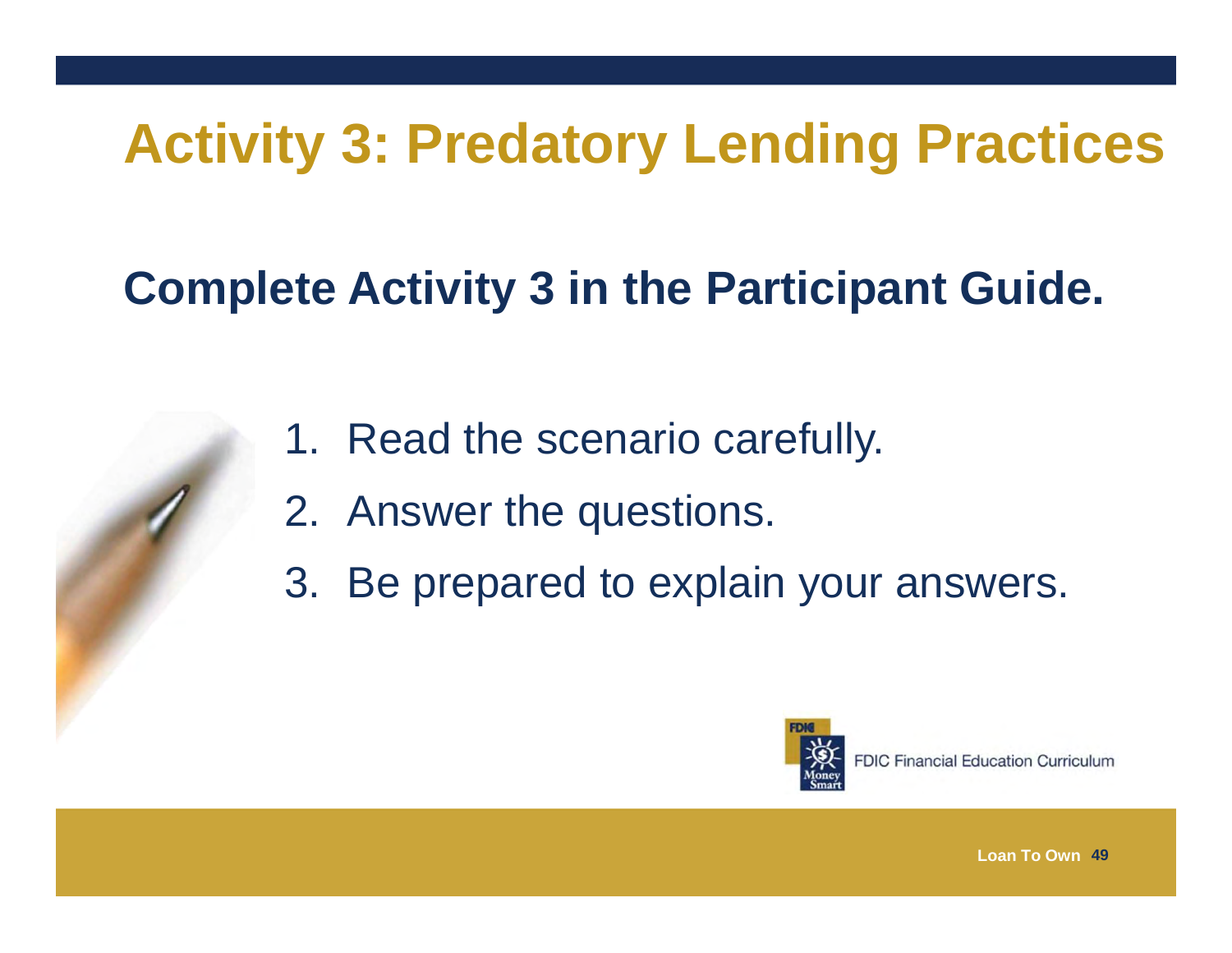#### **Summary**

- **What final questions do you have?**
- **What have you learned?**
- **How would you evaluate the training?**





**FDIC Financial Education Curriculum**